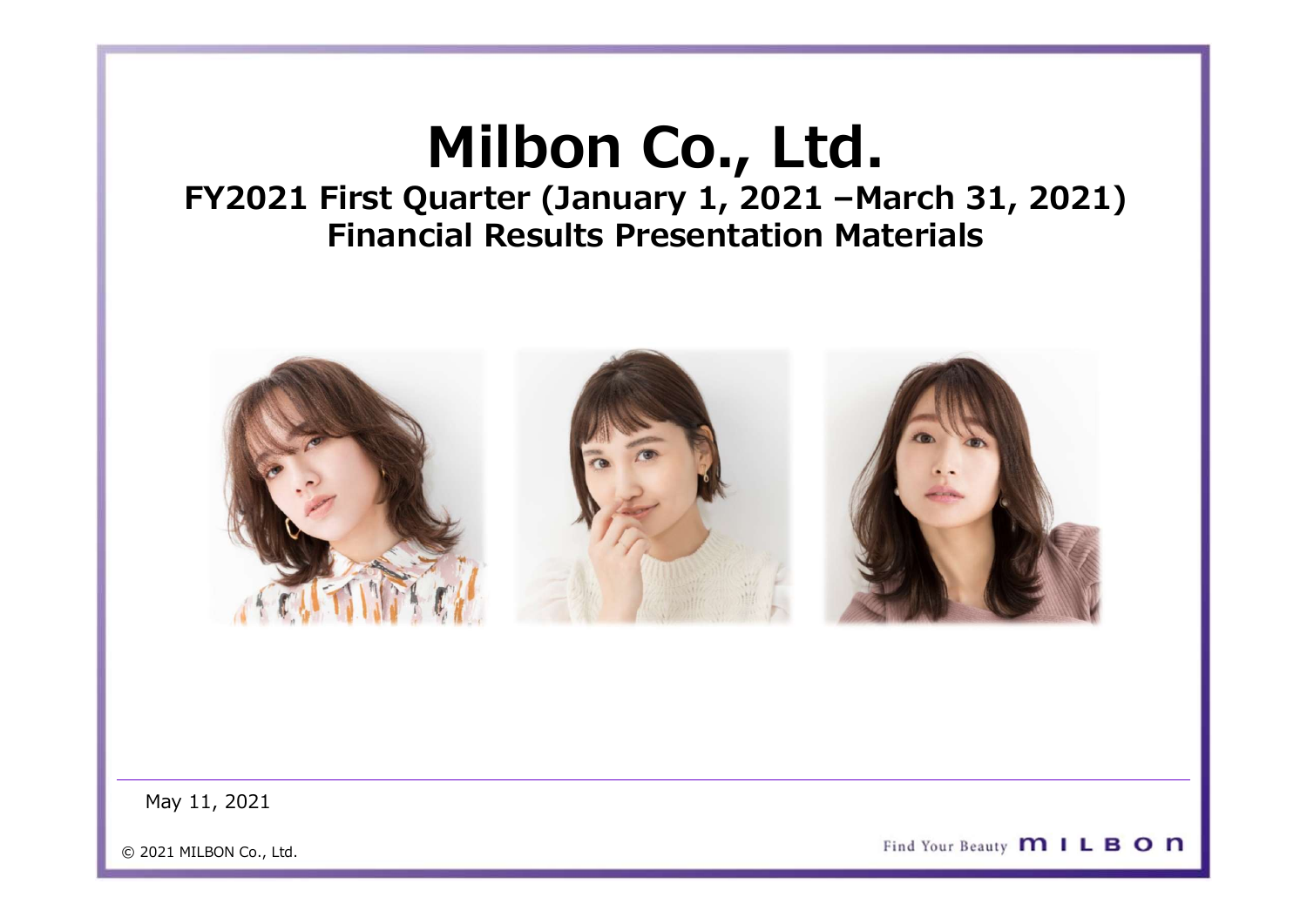# Table of Contents

- P2 Consolidated Operating Results
- P3 Consolidated Sales by Product Category
- P14 Consolidated Statement of Earnings
- P15 Consolidated Trends in Capital Expenditures and R&D Expenses
- P16 Trends in Market Related Data, Trends in FPs
- P17 Consolidated Net Sales in Japan and Overseas
- P18 Consolidated Operating Income in Japan and Overseas
- P19 Outlook of Overseas Subsidiaries
- P22 Appendix

NOTE :Figures by brand are based on consolidated gross sales figures.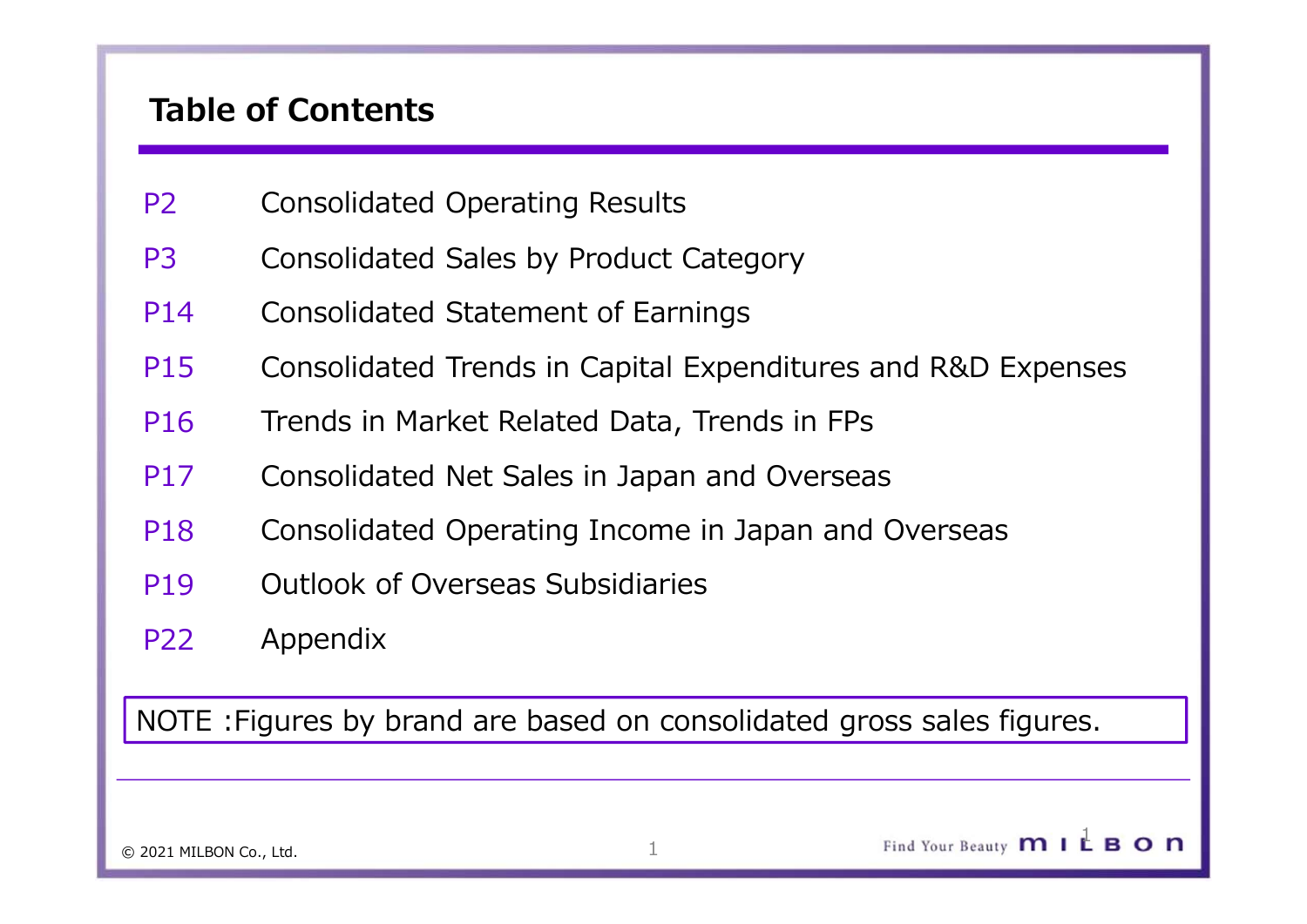# Consolidated Operating Results (FY2021 3 months)<br>◆ Against the backdrop of heightened awareness of hair in mask lifestyles, the

- Consolidated Operating Results (FY2021 3 months)<br>
Against the backdrop of heightened awareness of hair in mask lifestyles, the<br>
company collaborated with distributors to develop activities closely linked to salons.<br>
As a company collaborated with distributors to develop activities closely linked to salons. As a result, consolidated sales rose 14.9% YoY.
- Operating income increased year-on-year due to the absorption of fixed costs associated with the increase in sales and a significant decrease in activity costs such as travel expenses and event expenses under the Emergency Declaration.

|                                                                                                                                                                                                                                                                          | <b>Consolidated Operating Results (FY2021 3 months)</b> |         |                           |           |                              |                                               |
|--------------------------------------------------------------------------------------------------------------------------------------------------------------------------------------------------------------------------------------------------------------------------|---------------------------------------------------------|---------|---------------------------|-----------|------------------------------|-----------------------------------------------|
| Against the backdrop of heightened awareness of hair in mask lifestyles, the<br>company collaborated with distributors to develop activities closely linked to salons.<br>As a result, consolidated sales rose 14.9% YoY.                                                |                                                         |         |                           |           |                              |                                               |
| Operating income increased year-on-year due to the absorption of fixed costs<br>associated with the increase in sales and a significant decrease in activity costs such<br>as travel expenses and event expenses under the Emergency Declaration.<br>(Unit: million yen) |                                                         |         |                           |           |                              |                                               |
|                                                                                                                                                                                                                                                                          | <b>FY2020</b><br>3 months                               | % total | <b>FY2021</b><br>3 months | $%$ total | Increase/<br><b>Decrease</b> | Increase/<br><b>Decrease</b><br>ratio $(\% )$ |
| Net sales                                                                                                                                                                                                                                                                | 7,825                                                   | 100.0   | 8,989                     | 100.0     | 1,163                        | 14.9                                          |
| Gross profit                                                                                                                                                                                                                                                             | 5,233                                                   | 66.9    | 5,950                     | 66.2      | 716                          | 13.7                                          |
| SG&A expenses                                                                                                                                                                                                                                                            | 4,202                                                   | 53.7    | 4,316                     | 48.0      | 114                          | 2.7                                           |
| Operating income                                                                                                                                                                                                                                                         | 1,031                                                   | 13.2    | 1,633                     | 18.2      | 602                          | 58.4                                          |
| Ordinary income                                                                                                                                                                                                                                                          | 835                                                     | 10.7    | 1,502                     | 16.7      | 666                          | 79.8                                          |
| Profit attributable to<br>owners of parent                                                                                                                                                                                                                               | 601                                                     | 7.7     | 1,091                     | 12.1      | 489                          | 81.4                                          |
|                                                                                                                                                                                                                                                                          |                                                         |         |                           |           |                              |                                               |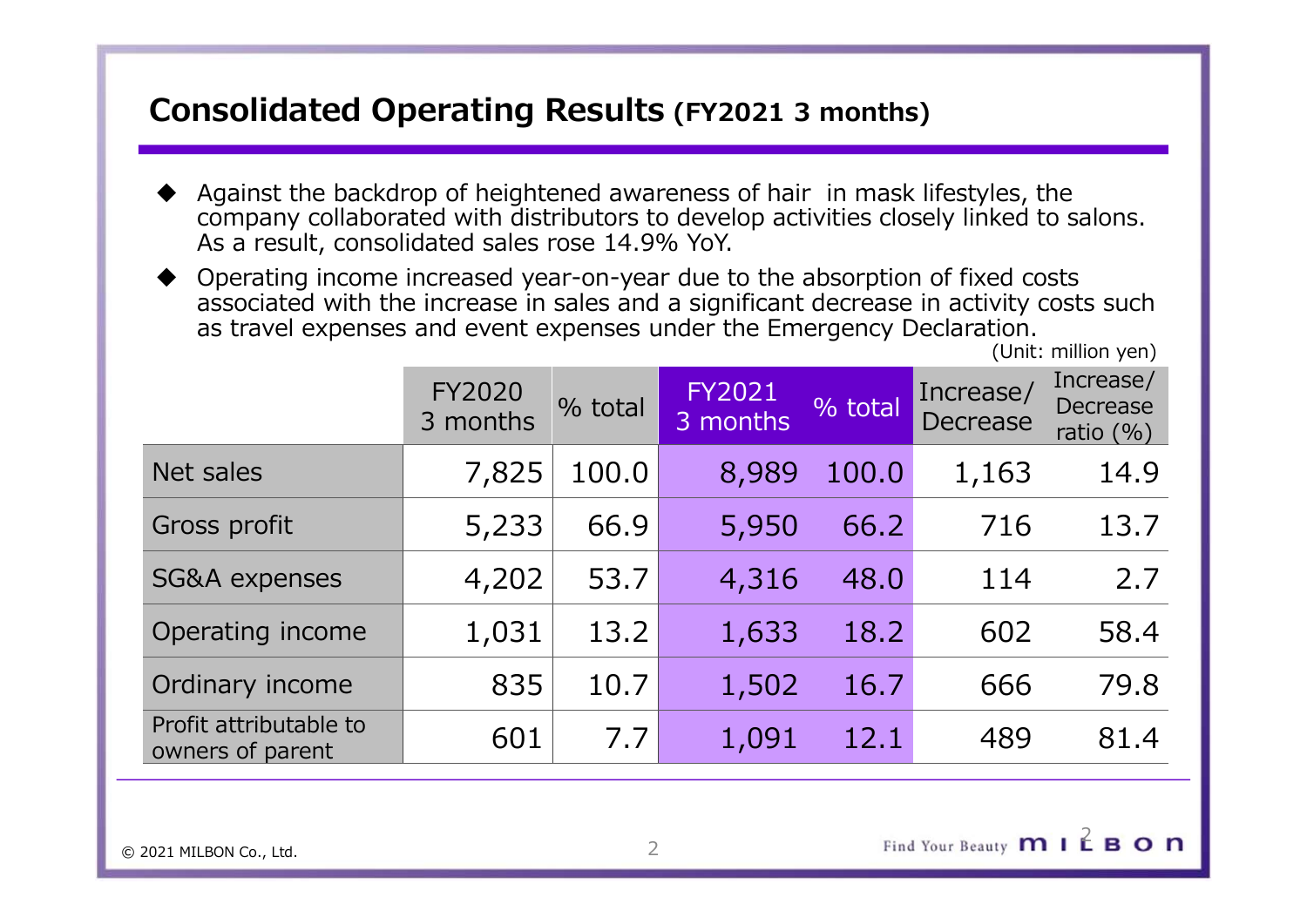# Consolidated Sales by Product Category [Hair Care Products (1)]<br>
Consolidated Sales (FY2021 3 months)

# Consolidated Sales (FY2021 3 months)

|               |                                             |                              | Consolidated Sales by Product Category [Hair Care Products (1)] |
|---------------|---------------------------------------------|------------------------------|-----------------------------------------------------------------|
|               | <b>Consolidated Sales (FY2021 3 months)</b> |                              |                                                                 |
|               |                                             |                              | (Unit: million yen)                                             |
| <b>FY2020</b> | <b>FY2021</b><br>3 months                   | Increase/<br><b>Decrease</b> | Increase/<br>Decrease ratio $(\% )$                             |
| 3 months      |                                             |                              |                                                                 |

- **onsolidated Sales by Product Category** [Hair Care Products (1)]<br>
Consolidated Sales (FY2021 3 months)<br>
FY2020<br>
3 months<br>
4,424<br>
4,975<br>
Premium brands up 25.6% YoY. In Aujua, the new Hair Care Series Repairlity<br>
Line, whic **onsolidated Sales by Product Category** [Hair Care Products (1)]<br>
Consolidated Sales (FY2021 3 months)<br>
FY2020<br>
3 months<br>
4,424<br>
4,975<br>
Premium brands up 25.6% YoY. In Aujua, the new Hair Care Series Repairlity<br>
Line, whic **CONSIDERED MILBON CONSIDERED MILBON CONSIDERED MILBON REVAIDS (Unit: million yen)**<br>
FY2020<br>
Submuths<br>
FY2021 Increase/<br>
Decrease Decrease Decrease ratio (%)<br>
4,424 4,975 551 12.5<br>
Premium brands up 25.6% YoY. In Aujua, t **Consolidated Sales by Product Category [Hair Care Products (1)]**<br>
Consolidated Sales (FY2021 3 months) (Unit: million yen)<br>
FY2020 FY2021 Increase/ Decrease Decrease (%)<br>
3 months<br>
4,424 4,975 551 12.5<br>
Premium brands up expected to be a mainstay brand for professional brands. Expectations for the<br>premium brands up 25.6% YoY. In Aujua, the new Hair Care Series Repairlity<br>Line, which specializes in breach hair, which has increased in recent FY2020<br>
3 months<br>
3 months<br>
3 months<br>
25.6% YoY. In Aujua, the new Hair Care Series Repuise in breach hair, which has increased in recent years<br>
25.6% YoY. In Aujua, the new Hair Care Series Repuise Server where the series
- 

\* Sales growth by brand is based on consolidated gross sales.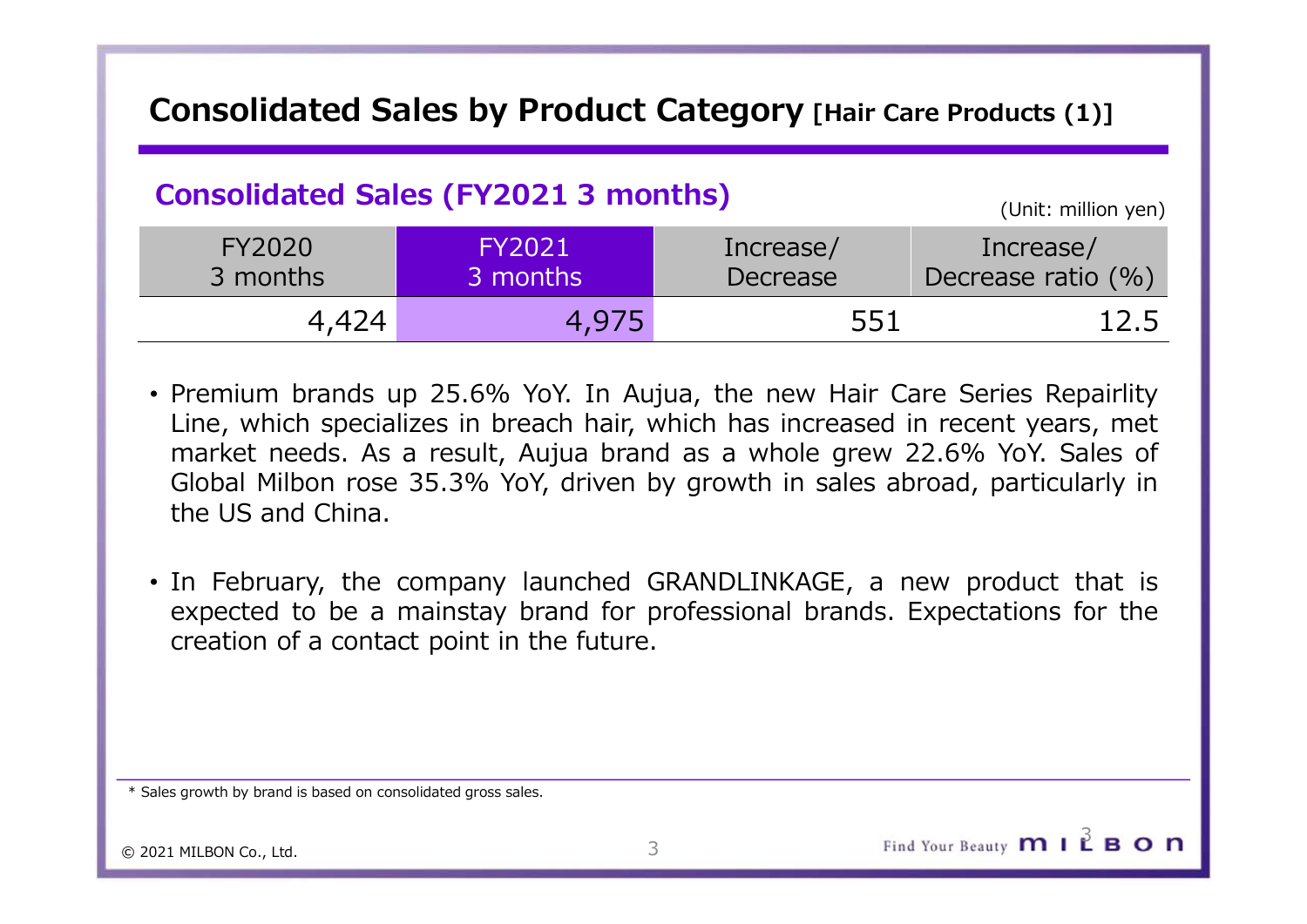# Consolidated Sales by Product Category [Hair Care Products (2)]<br>New Products Consolidated Sales by Product Category [Hair Care Products (2)]<br>New Products<br>FY2021 3 months<br>Aujua Hair care Series Repairlity Line<br>A hair care series that cares for hair damage due to<br>bleach and makes a smooth hair from i **SCREET SERVIET SERVIET SERVIET AND A HAIR CAREGOTY (Mair Care Products (2)]**<br> **A hair care Series Repairlity Line**<br>
A hair care series that cares for hair damage due to<br>
bleach and makes a smooth hair from inside.<br>
(Unit: **bleach and makes a smooth hair from inside.**<br> **bleach and makes a smooth hair from inside.**<br> **bleach and makes a smooth hair from inside.**<br> **bleach and makes a smooth hair from inside.**<br> **bleach and makes a smooth hair fr**

# New Products FY2021 3 months

| lew Products<br>Y2021 3 months                |                    |                                                      |                  |
|-----------------------------------------------|--------------------|------------------------------------------------------|------------------|
| <b>Aujua Hair care Series Repairlity Line</b> |                    |                                                      |                  |
| bleach and makes a smooth hair from inside.   |                    | A hair care series that cares for hair damage due to |                  |
|                                               |                    | (Unit: million yen)                                  |                  |
| FY2021 target                                 | FY2021<br>3 months | Progress rate (%)                                    |                  |
| 800                                           | 221                | 27.7                                                 | February 10, 202 |
| <b>GRANDLINKAGE</b>                           |                    |                                                      |                  |
| bundles immediately after salon color.        |                    | A new color care brand that sustains the colors and  |                  |
|                                               |                    | (Unit: million yen)                                  |                  |
|                                               | FY2021             |                                                      |                  |

# GRANDLINKAGE

|               |                           | (Unit: million yen)  | u u | $\frac{3}{2}$ |
|---------------|---------------------------|----------------------|-----|---------------|
| FY2021 target | <b>FY2021</b><br>3 months | Progress rate $(\%)$ |     |               |
| 1,200         | 251                       | 20.9                 |     | Februa        |



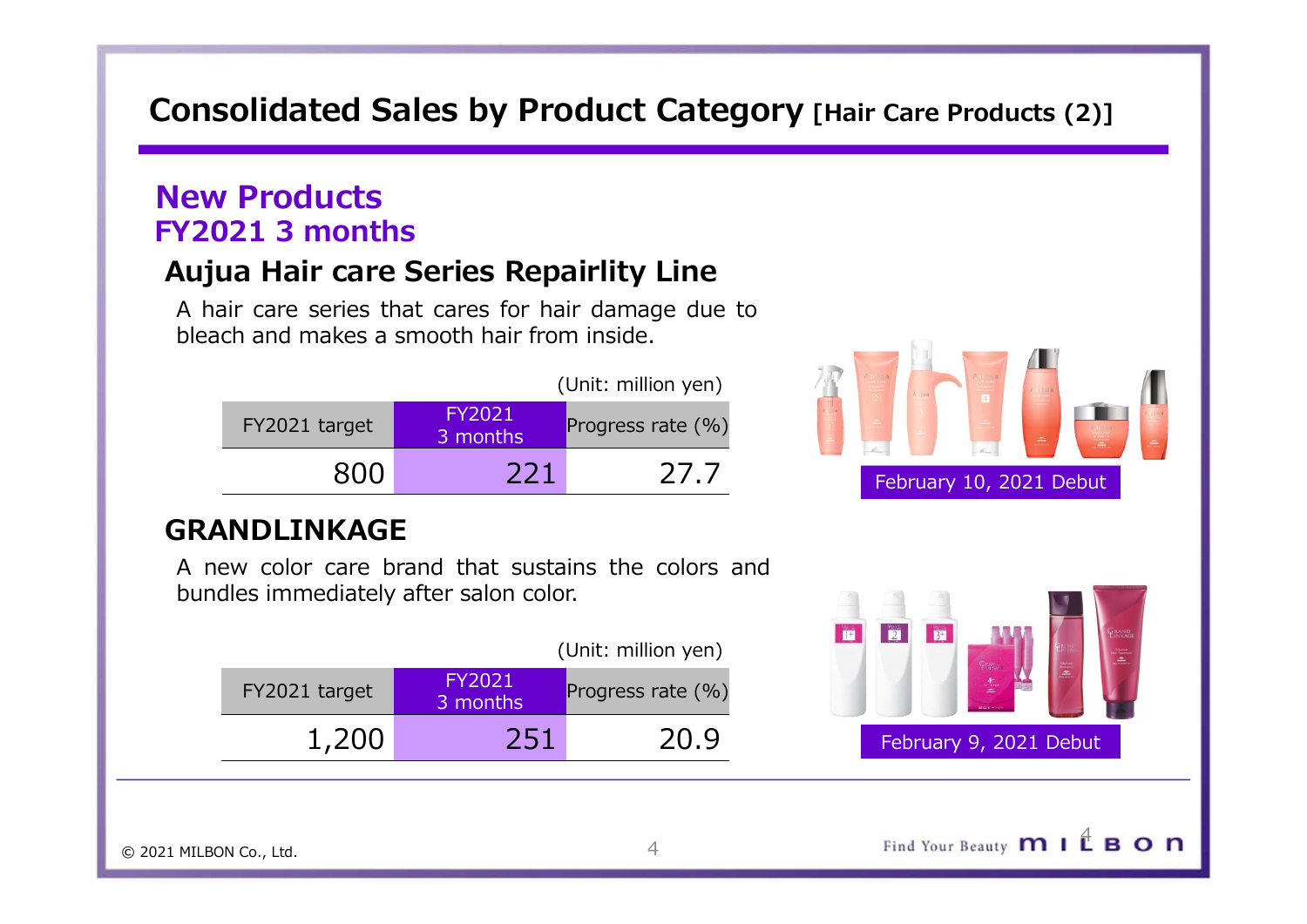# A Premium Brand, Aujua

FY2020 \* FY2021 \* Increase, Increase, Increase, Increase, Increase, Increase, Increase, Increase, Increase, Increase, Increase, Increase, Increase, Increase, Increase, Increase, Increase, Increase, Increase, Increase, Incr Increase/ Premium Brand, Aujua<br>
Premium Brand, Aujua<br>
Premium Brand, Aujua<br>
Peresse (Unit: salons)<br>
Premium Contains (Unit: salons)<br>
A U j U a<br>
4,222 4,380 158 3.7<br>
Polidated sales (FY2021 3 months) (Unit: million yen)<br>
Premium Cont Number of salons **A Premium Brand, Aujua**<br>
Strong performance of new Hair Care Series Repairlity Lines launched<br>
Number of salons<br>
FY2020 \* FY2021 \* Increase/<br>
4,222 4,380 158 3.7<br>
Consolidated sales (FY2021 3 months) (Unit: million yen)<br> (Unit: salons) **A Premium Brand, Aujua**<br>
Strong performance of new Hair Care Series Repairlity Lines launched in February<br>
umber of salons<br>
Figure 1. Therease/<br>
Figure 1. Therease/<br>
Figure 1. Therease/<br>
A **u i u a Premium Brand, Aujua**<br>
Der of salons<br>
2020 \* FY2021 \*  $\frac{1}{\text{Decrease}}$   $\frac{1}{\text{Decrease}}$   $\frac{1}{\text{ncrcases}}$  (Unit: salons)<br>
2020 \* FY2021 \*  $\frac{1}{\text{ncrcases}}$   $\frac{1}{\text{ncrcases}}$   $\frac{1}{\text{ncrcases}}$   $\frac{1}{\text{ncrcases}}$   $\frac{1}{\text{ncrcases}}$   $\frac{1}{\text{ncrcases}}$ 

| FY2020     | FY2021   | Increase/ | Increase/          | Trends in sales |
|------------|----------|-----------|--------------------|-----------------|
| 3 months   | 3 months | Decrease  | Decrease ratio (%) | (Million ven)   |
| $\Delta$ ) | 140      | つつつ       |                    | 9,000<br>8.000  |

## Brand concept

A hair care brand that nurtures the beauty of Japanese women's hair, born from the climate, culture and hair characteristics of Japan

# What is Aujua?

Hair care that supports beauty, now and into the future, by addressing each individual's hair and skin concerns and choosing the most appropriate item for that time. This is Aujua.

# Product range and the state of  $^{7,000}$

| A wide-ranging line-up that suits the hair | v,uuu |                |
|--------------------------------------------|-------|----------------|
| texture of individual customers            | 5,000 |                |
| ·5 series                                  | 4,000 |                |
| Eternal stage series (new)                 |       |                |
| Aging care series                          | 3,000 |                |
| Hair care series                           | 2,000 |                |
| Scalp care series                          | 1,000 |                |
| Climatic care series                       | 0     |                |
| $\cdot$ 14 lines                           |       | 2010 2011 2012 |
| $\cdot$ 89 items                           |       |                |





\* Calculated based on the past year's shipment results for both Japan and overseas.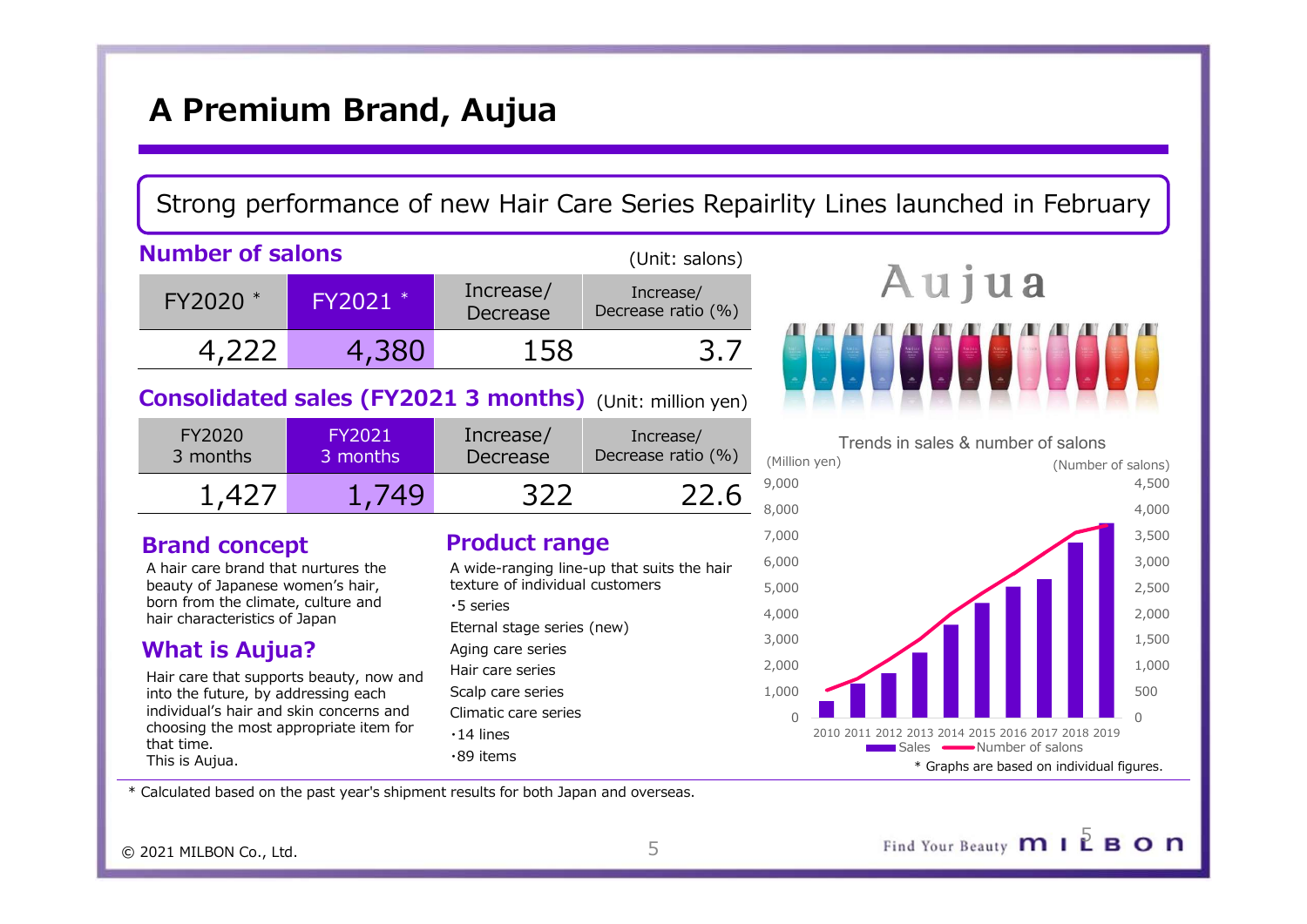# A Premium Brand, Global Milbon

# Growth in sales fueled by an increase in the number of salons in each country

|                                                                                                                                                                     | A Premium Brand, Global Milbon          |                                                                        |                                                                                                                                                                                                                                                                                                            |                                         |                                                                                                                                                                                                                                                                                                                                                                                                      |                                                                                                                  |                                                                                                                                                                                                                                                                                                                                     |              |
|---------------------------------------------------------------------------------------------------------------------------------------------------------------------|-----------------------------------------|------------------------------------------------------------------------|------------------------------------------------------------------------------------------------------------------------------------------------------------------------------------------------------------------------------------------------------------------------------------------------------------|-----------------------------------------|------------------------------------------------------------------------------------------------------------------------------------------------------------------------------------------------------------------------------------------------------------------------------------------------------------------------------------------------------------------------------------------------------|------------------------------------------------------------------------------------------------------------------|-------------------------------------------------------------------------------------------------------------------------------------------------------------------------------------------------------------------------------------------------------------------------------------------------------------------------------------|--------------|
|                                                                                                                                                                     |                                         |                                                                        | Growth in sales fueled by an increase in the number of salons in ea                                                                                                                                                                                                                                        |                                         |                                                                                                                                                                                                                                                                                                                                                                                                      |                                                                                                                  |                                                                                                                                                                                                                                                                                                                                     |              |
| <b>Number of salons</b>                                                                                                                                             |                                         |                                                                        | (Unit: salons)                                                                                                                                                                                                                                                                                             |                                         |                                                                                                                                                                                                                                                                                                                                                                                                      |                                                                                                                  | mil F                                                                                                                                                                                                                                                                                                                               |              |
| FY2020 *                                                                                                                                                            | FY2021                                  | Increase/<br>Decrease                                                  | Increase/<br>Decrease ratio (%)                                                                                                                                                                                                                                                                            |                                         |                                                                                                                                                                                                                                                                                                                                                                                                      |                                                                                                                  |                                                                                                                                                                                                                                                                                                                                     |              |
| 9,916                                                                                                                                                               | 11,517                                  | 1,601                                                                  | 16.1                                                                                                                                                                                                                                                                                                       |                                         | SMOOTH                                                                                                                                                                                                                                                                                                                                                                                               | <b>MILBOR</b><br>MOISTURE                                                                                        | <b>MILBON</b><br>KEPAIK                                                                                                                                                                                                                                                                                                             |              |
| <b>Consolidated sales (FY2021 3 months)</b> (Unit: million yen)                                                                                                     |                                         |                                                                        |                                                                                                                                                                                                                                                                                                            |                                         | $\frac{M_{\text{CDF-1}}}{M_{\text{CDF-1}}}\frac{M_{\text{CDF-1}}}{M_{\text{CDF-1}}}\frac{M_{\text{CDF-1}}}{M_{\text{CDF-1}}}\frac{M_{\text{CDF-1}}}{M_{\text{CDF-1}}}\frac{M_{\text{CDF-1}}}{M_{\text{CDF-1}}}\frac{M_{\text{CDF-1}}}{M_{\text{CDF-1}}}\frac{M_{\text{CDF-1}}}{M_{\text{CDF-1}}}\frac{M_{\text{CDF-1}}}{M_{\text{CDF-1}}}\frac{M_{\text{CDF-1}}}{M_{\text{CDF-1}}}\frac{M$<br>necuri | $\frac{1}{2} \left( \frac{1}{2} \right) \left( \frac{1}{2} \right) \left( \frac{1}{2} \right)$<br><b>BOOTHER</b> | <b>HEIGEIN</b><br>$\begin{tabular}{ c c c c } \hline $0$ & $0$ & $0$ & $0$ & $0$ & $0$ \\ \hline $0$ & $0$ & $0$ & $0$ & $0$ & $0$ \\ \hline $0$ & $0$ & $0$ & $0$ & $0$ & $0$ \\ \hline $0$ & $0$ & $0$ & $0$ & $0$ \\ \hline $0$ & $0$ & $0$ & $0$ & $0$ \\ \hline $0$ & $0$ & $0$ & $0$ & $0$ \\ \hline \end{tabular}$<br>meenni | THE<br>menus |
| FY2020<br>3 months                                                                                                                                                  | <b>FY2021</b><br>3 months               | Increase/<br>Increase/<br>Decrease ratio (%)<br>Decrease               |                                                                                                                                                                                                                                                                                                            | (Million yen)                           |                                                                                                                                                                                                                                                                                                                                                                                                      | Trends in sales & num                                                                                            |                                                                                                                                                                                                                                                                                                                                     |              |
| 578                                                                                                                                                                 | 781                                     | 203                                                                    | 35.3                                                                                                                                                                                                                                                                                                       | 3,000                                   |                                                                                                                                                                                                                                                                                                                                                                                                      |                                                                                                                  |                                                                                                                                                                                                                                                                                                                                     |              |
| <b>Brand concept</b><br>A system hair care brand that<br>cultivates the "unique beauty" of<br>each individual, with 360° shiny hair<br><b>Countries with salons</b> | Japan, USA, Hong Kong, China, Thailand, | discovered a universal form of hair<br>repairing such damaged hair and | <b>What is "Global Milbon"?</b><br>We conducted an in-depth analysis of the<br>inner structure of the hair of women from<br>20 countries around the world, using our<br>proprietary CT scanning technology, and<br>damage. Accordingly, we developed a hair<br>care line containing ingredients capable of | 2,500<br>2,000<br>1,500<br>1,000<br>500 |                                                                                                                                                                                                                                                                                                                                                                                                      |                                                                                                                  |                                                                                                                                                                                                                                                                                                                                     |              |

| FY2020   | FY2021   | Increase/ | Increase/          | Tr           |
|----------|----------|-----------|--------------------|--------------|
| 3 months | 3 months | Decrease  | Decrease ratio (%) | (Million yen |
|          | 781      | 203       | 35.3               | 3,000        |

## Brand concept

# Countries with salons

Japan, USA, Hong Kong, China, Thailand, Taiwan, Turkey, Malaysia, Vietnam, Indonesia, the Philippines, Singapore, Germany

# What is "Global Milbon"?

We conducted an in-depth analysis of the inner structure of the hair of women from<br>20 countries around the world using our  $1.500$ 20 countries around the world, using our proprietary CT scanning technology, and discovered a universal form of hair 1,000 damage. Accordingly, we developed a hair care line containing ingredients capable of repairing such damaged hair and increasing the density within each strand of hair.

"Global Milbon" is a system hair care from the core.





\* Calculated based on the past year's shipment results for both Japan and overseas.

© 2021 MILBON Co., Ltd. 6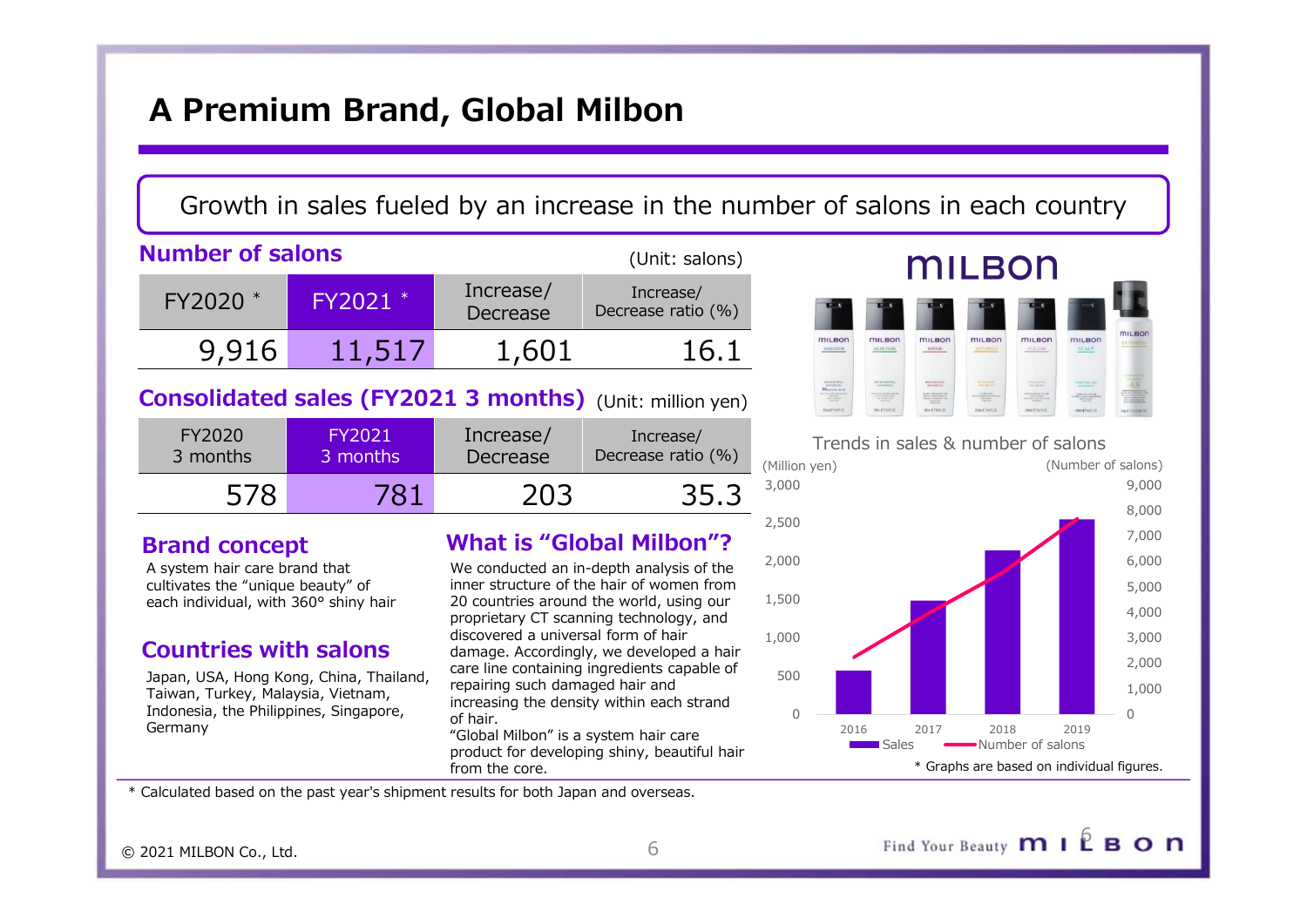# Consolidated Sales by Product Category [Hair Coloring Products (1)]<br>
Consolidated Sales (FY2021 3 months)

# Consolidated Sales (FY2021 3 months)

|                           | <b>Consolidated Sales (FY2021 3 months)</b>                                                                                                                                                                                                                                                                                                                                                                                                                                                                                                                           |                       | (Unit: million yen)             |
|---------------------------|-----------------------------------------------------------------------------------------------------------------------------------------------------------------------------------------------------------------------------------------------------------------------------------------------------------------------------------------------------------------------------------------------------------------------------------------------------------------------------------------------------------------------------------------------------------------------|-----------------------|---------------------------------|
| <b>FY2020</b><br>3 months | <b>FY2021</b><br>3 months                                                                                                                                                                                                                                                                                                                                                                                                                                                                                                                                             | Increase/<br>Decrease | Increase/<br>Decrease ratio (%) |
| 2,995                     | 3,495                                                                                                                                                                                                                                                                                                                                                                                                                                                                                                                                                                 | 499                   | 16.7                            |
| competition.              | • Fashion color sales rose 23.6% year on year, reflecting rising demand for hair<br>fashion in mask lifestyles and the popularity of bleach-on coloring products,<br>which are dyed into a different color after a breach. In particular, Ordeve<br>Addicthy continues to be popular, with a 33.6% YoY increase.<br>• On the other hand, while gray colors have increased compared to the previous<br>fiscal year, they have decreased compared to 2019 before the impact of COVID-<br>19, and we think that the company is continuing to struggle due to intensified |                       |                                 |

- 
- competition.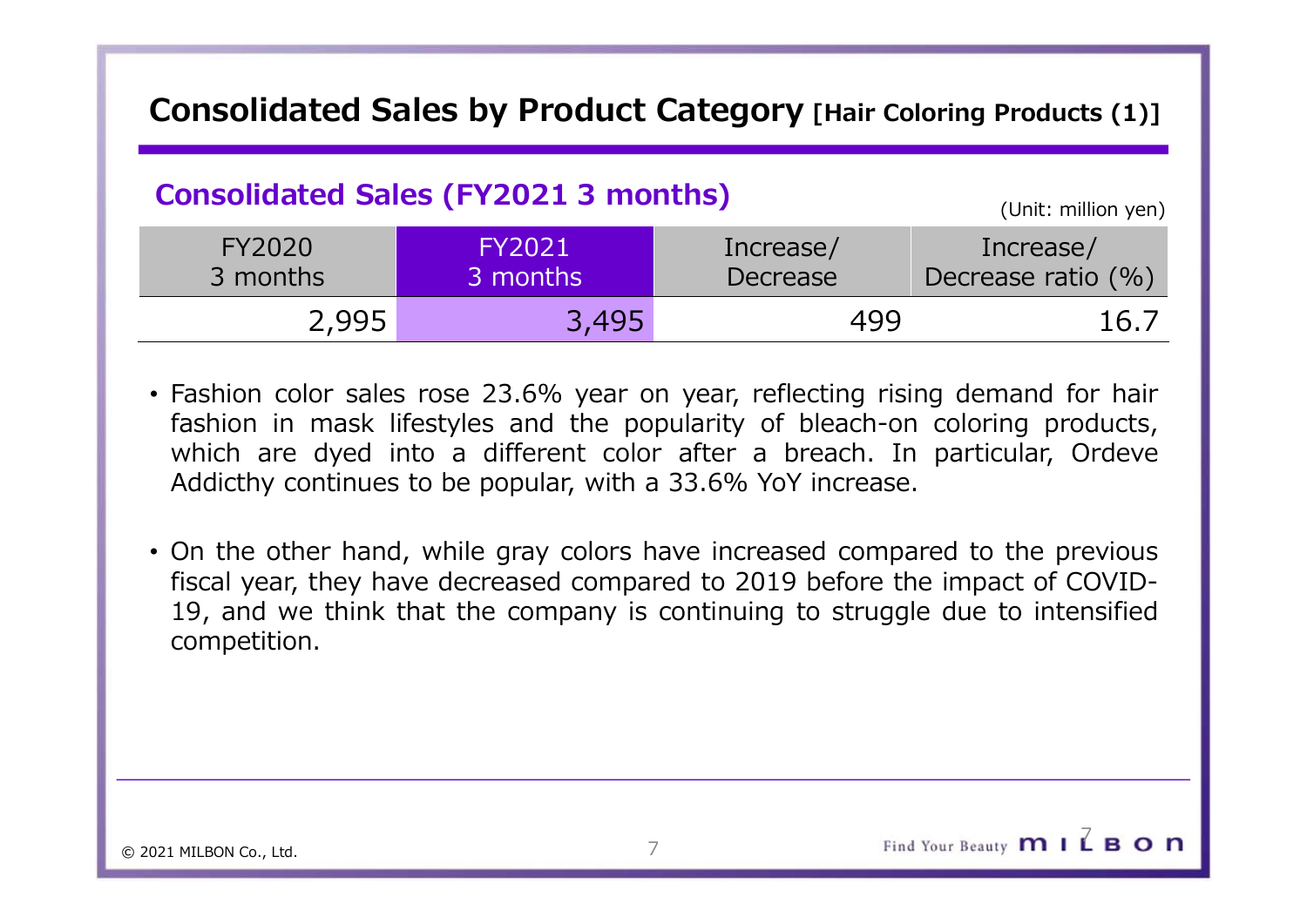# Consolidated Sales by Product Category [Hair Coloring Products (2)]<br>
Core Product

# Core Product FY2021 3 months

# Ordeve Addicthy

Example 19 and the multiple very chain coloring Products (2)]<br>
Discrept Product<br>
Praces red-tinged brown with high saturation blue.<br>
With clear and transparent color expression, it lets<br>
customers freely realize individual **EXECTS THE CONSIDER SHOP OF PRODUCT CATEGOTY [Hair Coloring Products (2)]**<br> **Ore Product**<br> **Product**<br> **Product**<br> **Product**<br> **Product**<br> **Product**<br> **Product**<br> **Product**<br> **Product**<br> **Product**<br> **Product**<br> **Product**<br> **Product CUSTAN CONSIDERED FREE SPACE OF SPACE CONSIDER FREE SPACE OF SPACE SPACE SPACE SPACE SPACE SPACE SPACE SPACE SPACE SPACE SPACE SPACE SPACE SPACE SPACE SPACE SPACE SPACE SPACE SPACE SPACE SPACE SPACE SPACE SPACE SPACE SPAC** 

| <b>ORDEVI</b><br><b>Addicth</b><br>(Unit: million yen)<br>FY2020<br><b>FY2021</b><br>Increase/<br>Increase/<br>$\triangle$<br>3 months<br><b>Decrease</b>         |                                                                  |                    | nsolidated Sales by Product Category [Hair Coloring Products (2)] |
|-------------------------------------------------------------------------------------------------------------------------------------------------------------------|------------------------------------------------------------------|--------------------|-------------------------------------------------------------------|
| ases red-tinged brown with high saturation blue.<br>ith clear and transparent color expression, it lets<br>istomers freely realize individual hair color designs. | re Product<br><b>2021 3 months</b><br>deve Addicthy <sup>.</sup> |                    |                                                                   |
|                                                                                                                                                                   |                                                                  |                    |                                                                   |
|                                                                                                                                                                   | 3 months                                                         | Decrease ratio (%) |                                                                   |
| 1,039<br>1,388<br>349<br>33.6<br>FY2017 Debut                                                                                                                     |                                                                  |                    |                                                                   |



© 2021 MILBON Co., Ltd. 8

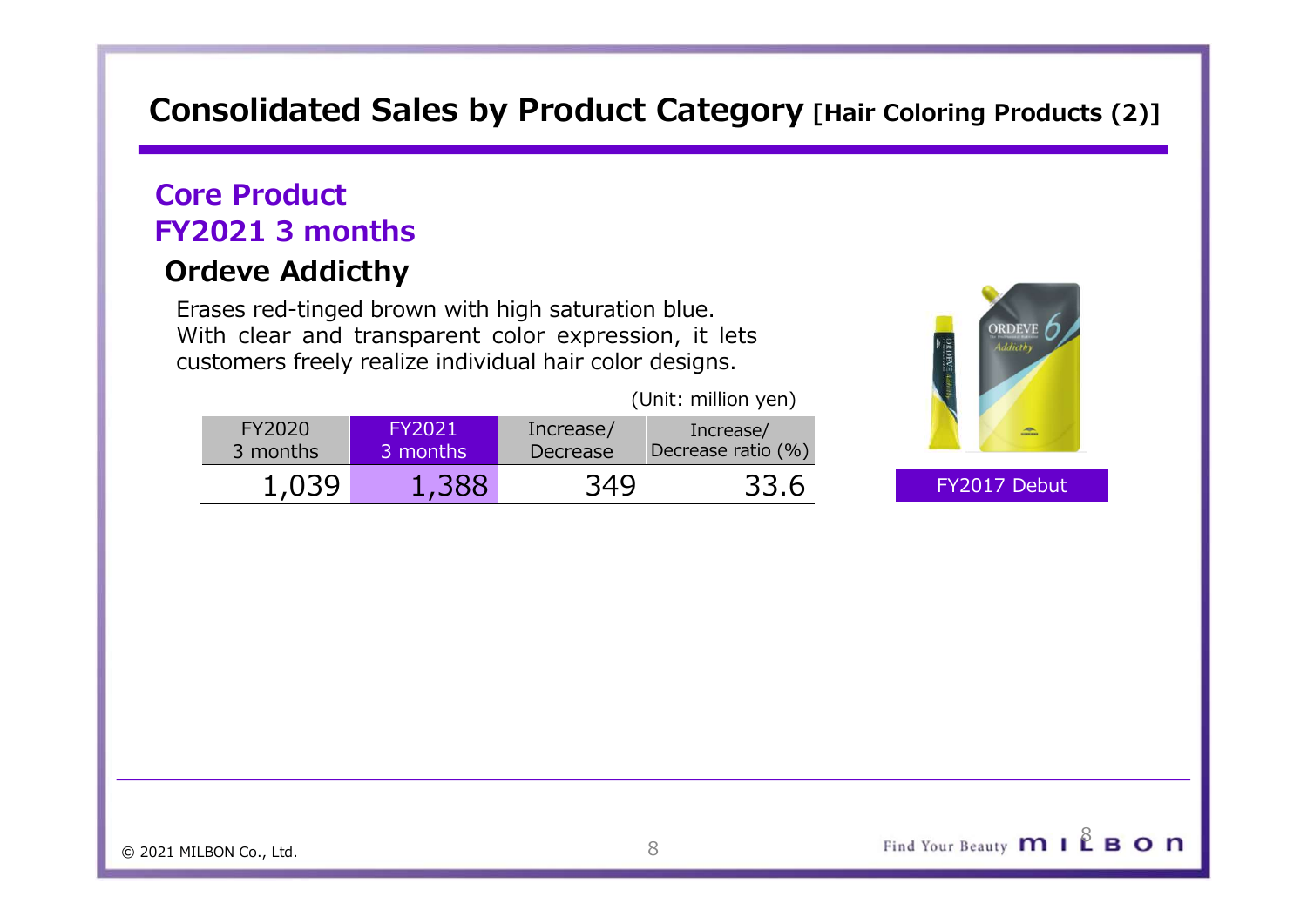# A Premium Organic Brand, Villa Lodola (1)

# Sales grew due to an increase in the number of salons from the end of last year.

| A Premium Organic Brand, Villa Lodola (1)                       |                    |                       |                                 |                                                                    |  |  |  |
|-----------------------------------------------------------------|--------------------|-----------------------|---------------------------------|--------------------------------------------------------------------|--|--|--|
|                                                                 |                    |                       |                                 |                                                                    |  |  |  |
|                                                                 |                    |                       |                                 | Sales grew due to an increase in the number of salons from the end |  |  |  |
| <b>Number of salons</b>                                         |                    |                       | (Unit: salons)                  |                                                                    |  |  |  |
| <b>FY2020</b>                                                   | <b>FY2021</b>      | Increase/<br>Decrease | Increase/<br>Decrease ratio (%) | Villa Lo<br><b>PROFESSIO</b>                                       |  |  |  |
| 10,128                                                          | 10,339             | 211                   | 2.1                             |                                                                    |  |  |  |
| <b>Consolidated sales (FY2021 3 months)</b> (Unit: million yen) |                    |                       |                                 |                                                                    |  |  |  |
| FY2020<br>3 months                                              | FY2021<br>3 months | Increase/<br>Decrease | Increase/<br>Decrease ratio (%) |                                                                    |  |  |  |
|                                                                 | n 74               | -44                   |                                 | $\sim$ $\sim$ $\sim$ $\sim$ $\sim$ $\sim$                          |  |  |  |

| FY2020   | <b>FY2021</b> | Increase/ | Increase/          |                   |
|----------|---------------|-----------|--------------------|-------------------|
| 3 months | 3 months      | Decrease  | Decrease ratio (%) |                   |
|          | ワフル           |           | 5.5                | Trends in sales & |

## Brand concept

Nurtured in the soil of Italy, these gifts from nature bring out the authentic  $1.200$ beauty of your hair and scalp.

# What is Villa Lodola?

organic brand that thoroughly cares about the natural environment not only for the product itself but also in its container, production phase and  $_{200}$ promotional tools.

All of the products are certified by ICEA, an Italian authority. Villa Lodola 2012 2013 2014 2015 2016 2017 2018 2019 supports organic choices, with hair care products nurtured in the soil of Italy, bringing out true beauty.



# Trends in sales & number of salons

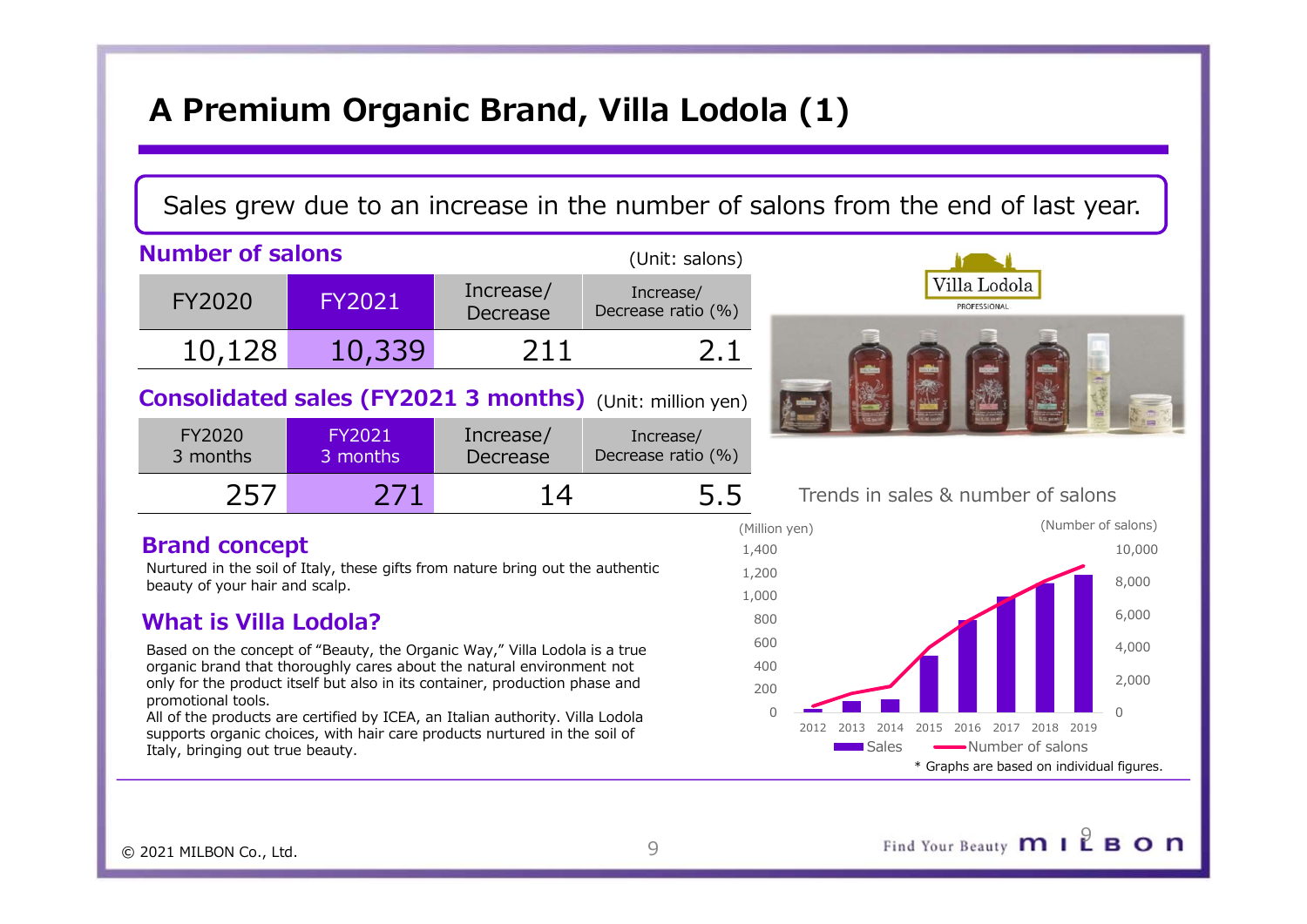# A Premium Organic Brand, Villa Lodola (2)

# Core Product FY2021 3 months

# Villa Lodola Color

|                                               |                           |                       | A Premium Organic Brand, Villa Lodola (2)                                                                                                                                                                           |              |  |
|-----------------------------------------------|---------------------------|-----------------------|---------------------------------------------------------------------------------------------------------------------------------------------------------------------------------------------------------------------|--------------|--|
| <b>Core Product</b><br><b>FY2021 3 months</b> |                           |                       |                                                                                                                                                                                                                     |              |  |
| Villa Lodola Color                            |                           |                       |                                                                                                                                                                                                                     |              |  |
|                                               |                           |                       | With 92% natural ingredients, the product's formulation utilizes the<br>power of plants. It brings comfort of an organic product across all<br>aspects, including during application, the finish and continued use. |              |  |
|                                               |                           |                       | <b>Consolidated sales (FY2020 3 months)</b> (Unit: million yen)                                                                                                                                                     |              |  |
| FY2020<br>3 months                            | <b>FY2021</b><br>3 months | Increase/<br>Decrease | Increase/<br>Decrease ratio (%)                                                                                                                                                                                     |              |  |
| 204                                           | 216                       | 11                    | 5.8                                                                                                                                                                                                                 | FY2015 Debut |  |
|                                               |                           |                       |                                                                                                                                                                                                                     |              |  |
|                                               |                           |                       |                                                                                                                                                                                                                     |              |  |

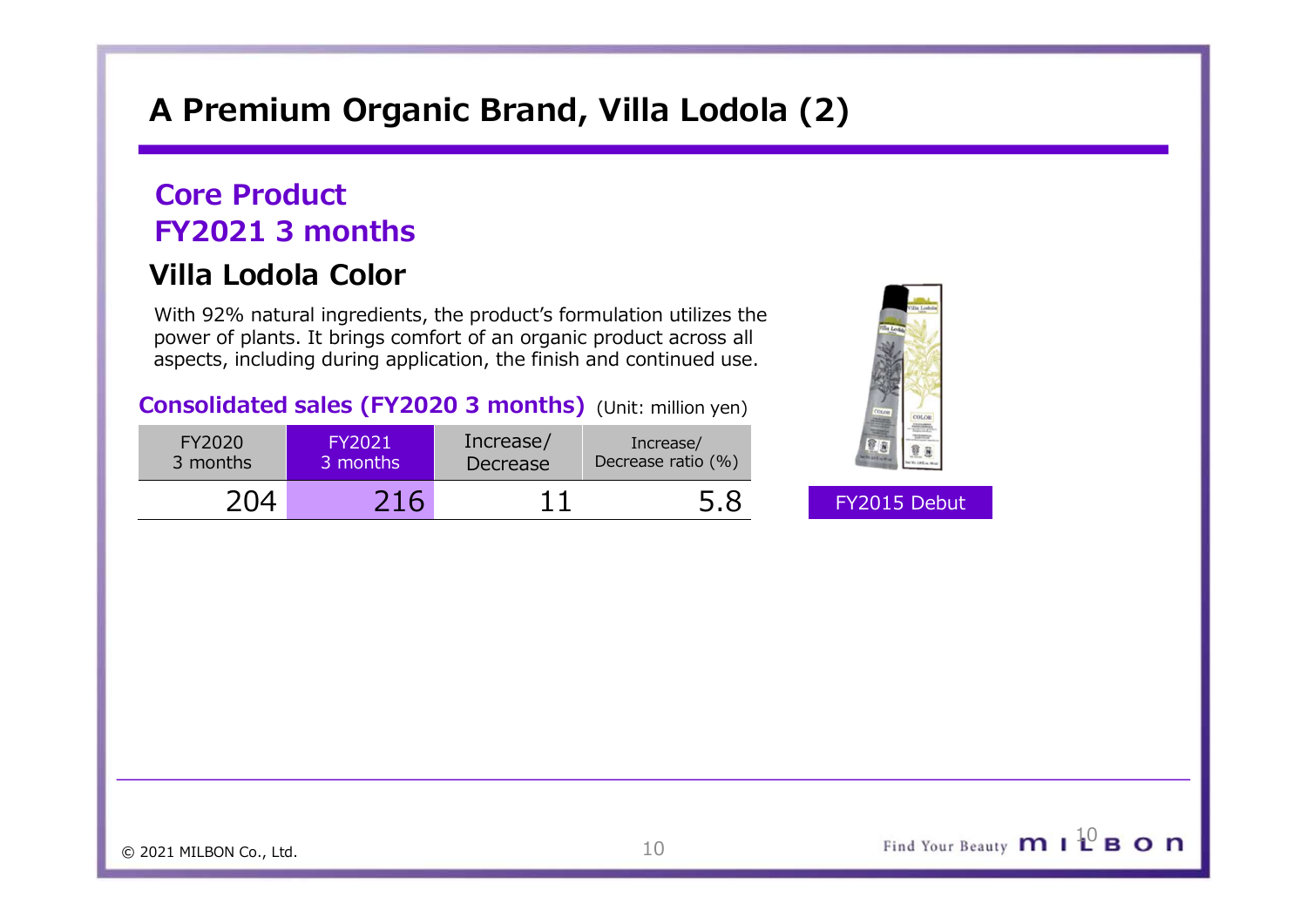# Consolidated Sales by Product Category [Cosmetic Products (1)]

# Consolidated Sales (FY2021 3 months)

|                                       | <b>Consolidated Sales by Product Category [Cosmetic Products (1)]</b>                                                                                                                                                                                                                                                                                                                                                                                                                 |                       |                                    |
|---------------------------------------|---------------------------------------------------------------------------------------------------------------------------------------------------------------------------------------------------------------------------------------------------------------------------------------------------------------------------------------------------------------------------------------------------------------------------------------------------------------------------------------|-----------------------|------------------------------------|
|                                       | <b>Consolidated Sales (FY2021 3 months)</b>                                                                                                                                                                                                                                                                                                                                                                                                                                           |                       | (Unit: million yen)                |
| <b>FY2020</b><br>3 months             | <b>FY2021</b><br>3 months                                                                                                                                                                                                                                                                                                                                                                                                                                                             | Increase/<br>Decrease | Increase/<br>Decrease ratio $(% )$ |
| 71                                    | 147                                                                                                                                                                                                                                                                                                                                                                                                                                                                                   | 76                    | 107.4                              |
| compared to the previous fiscal year. | • Even in the aftermath of COVID-19, the number of salons increased due to the<br>implementation of several small-scale seminars, and sales more than doubled<br>• The new product, Eyebrow Pencil & Mascara, launched in March, got off to a<br>good start as product proposals linked to hair coloring are easier to gain<br>acceptance by beauticians. The limited-time product "Cool Whitening Day<br>Serum" is easy to introduce as a IIV countermeasure in the salon and it was |                       |                                    |

- 
- Consolidated Sales (FY2021 3 months)<br>
FY2020 FY2021 Increase/ Increase/<br>
3 months 3 months Decrease Decrease ratio (%)<br>
71 147 76 107.4<br>
Even in the aftermath of COVID-19, the number of salons increased due to the<br>
impleme Consolidated Sales (FY2021 3 months)<br>
FY2020 FY2021 Increase/ Increase/<br>
Trease/ Decrease Exting (%)<br>
71 147 76 107.4<br>
Even in the aftermath of COVID-19, the number of salons increased due to the<br>
implementation of several Serven in the aftermath of COVID-19, the number of salons increased due to the<br>
Serven in the aftermath of COVID-19, the number of salons increased due to the<br>
implementation of several small-scale seminars, and sales more FY2020<br>
3 months<br>
71 147<br>
Even in the aftermath of COVID-19, the num<br>
implementation of several small-scale semina<br>
compared to the previous fiscal year.<br>
The new product, Eyebrow Pencil & Mascara<br>
good start as product pr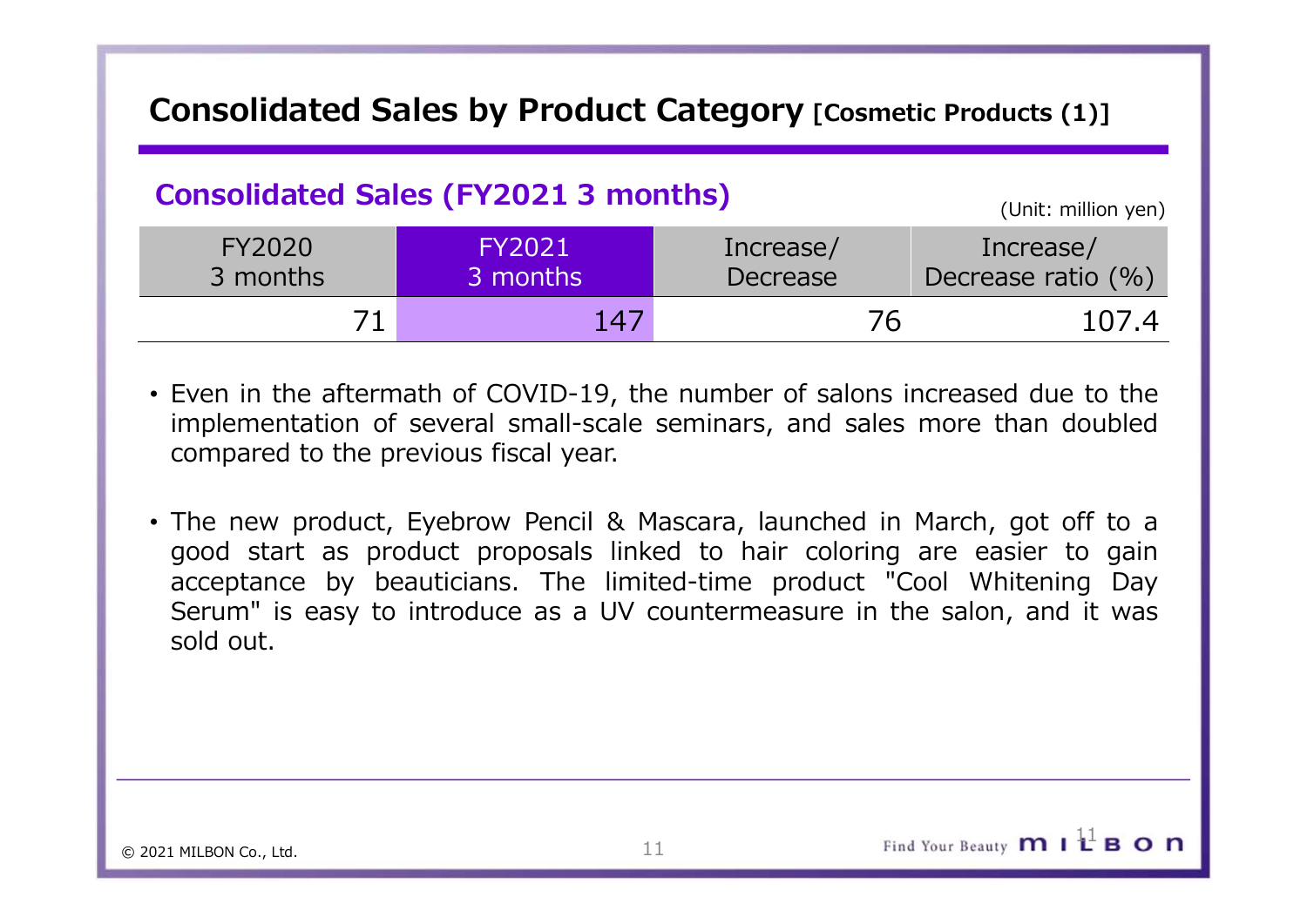# Consolidated Sales by Product Category [Cosmetic Products (2)]

# New Products FY2021 3 months

Consolidated Sales by Product Category [Cosmetic Products (2)]<br>
Vew Products<br>
Imprea Cool Whitening Day Serum (Limited Quantities)<br>
A cold moussed daytime whitening cosmetic solution that<br>
suppresses the formation of melan **Samman Cold Moussed Sales by Product Category [Cosmetic Products (2)]**<br> **A cold moussed daytime whitening Day Serum (Limited Quantities)**<br>
A cold moussed daytime whitening cosmetic solution that<br>
suppresses the formation **Suppresses the formation of melanin and prevents of Melanin and prevents and prevents.**<br> **Suppresses the formation of melanin and prevents spots and freckles.**<br>
Expo<sub>21</sub> target **CO211 Exports spots and freckles.**<br>
Expor freckles.



(Unit: million yen)

| FY2021 target | FY2021<br>3 months | Progress rate (%) |       |
|---------------|--------------------|-------------------|-------|
|               | $\cap$             | 24.5              | March |



March 1, 2021 Debut

March 1, 2021 Debut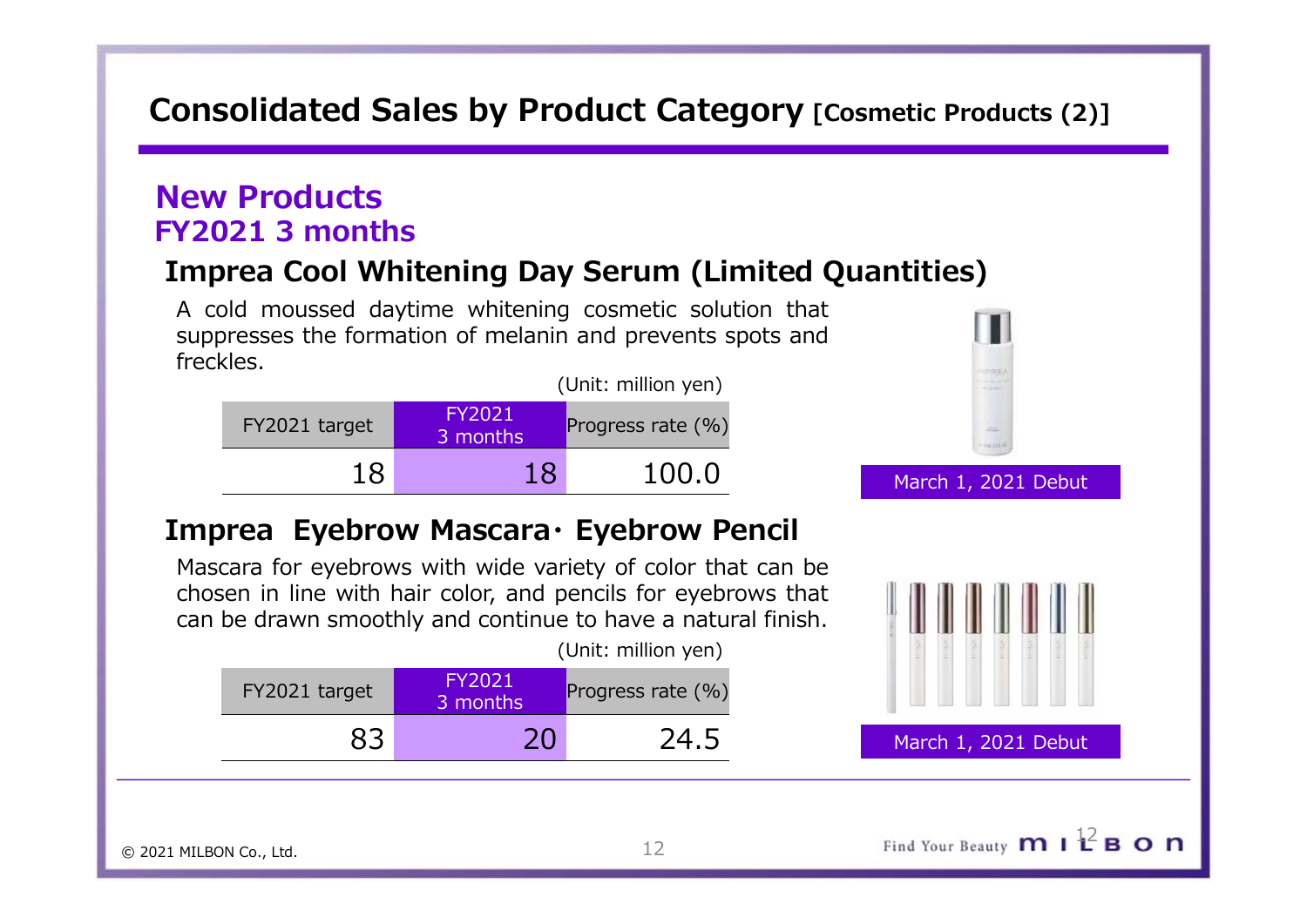# A Premium Brand, Imprea

|                         | A Premium Brand, Imprea                                                                                                                                                                                                                      |                       |                                                                 |                                                                                                                                                                                                                                                                                                                            |
|-------------------------|----------------------------------------------------------------------------------------------------------------------------------------------------------------------------------------------------------------------------------------------|-----------------------|-----------------------------------------------------------------|----------------------------------------------------------------------------------------------------------------------------------------------------------------------------------------------------------------------------------------------------------------------------------------------------------------------------|
|                         |                                                                                                                                                                                                                                              |                       |                                                                 | Significant growth in sales due to an increase in the number of salons and the introduction of new products                                                                                                                                                                                                                |
| <b>Number of salons</b> |                                                                                                                                                                                                                                              |                       | (Unit: salons)                                                  |                                                                                                                                                                                                                                                                                                                            |
| FY2020 *                | FY2021 *                                                                                                                                                                                                                                     | Increase/<br>Decrease | Increase/<br>Decrease ratio (%)                                 | IMPREA                                                                                                                                                                                                                                                                                                                     |
| 645                     | 795                                                                                                                                                                                                                                          | 150                   | 23.3                                                            |                                                                                                                                                                                                                                                                                                                            |
|                         |                                                                                                                                                                                                                                              |                       | <b>Consolidated sales (FY2021 3 months)</b> (Unit: million yen) |                                                                                                                                                                                                                                                                                                                            |
| FY2020<br>3 months      | <b>FY2021</b><br>3 months                                                                                                                                                                                                                    | Increase/<br>Decrease | Increase/<br>Decrease ratio (%)                                 |                                                                                                                                                                                                                                                                                                                            |
| 71                      | 147                                                                                                                                                                                                                                          | 76                    | 107.4                                                           |                                                                                                                                                                                                                                                                                                                            |
| <b>Brand concept</b>    |                                                                                                                                                                                                                                              |                       | <b>What is Imprea?</b>                                          |                                                                                                                                                                                                                                                                                                                            |
|                         | The brand concept of Imprea is "Revolutionize Your Aura<br>with your Professional Stylist". We will provide new beauty<br>value by leveraging Professional Stylists' ability to provide<br>solutions, which is one of the strengths of them. |                       | complexion.                                                     | Imprea is a salon exclusive brand created through joint research by KOSÉ,<br>which specializes in skin research, and Milbon, which specializes in hair research.<br>We will improve the complexion by establishing a good balance between the<br>"corner-layer keratin" on the surface of the skin, which holds the key to |
|                         |                                                                                                                                                                                                                                              |                       | "Revolutionize Your Aura with your Professional Stylist"        |                                                                                                                                                                                                                                                                                                                            |
|                         |                                                                                                                                                                                                                                              |                       |                                                                 | Through communication that takes advantage of strength as a heautician we propose impressions that comprehensively canture hair and face                                                                                                                                                                                   |

| FY2020 *             | FY2021 *                                                                                                                                                                                                                                     | THE CASE<br>Decrease  | IIILI CASC/<br>Decrease ratio (%)                               |                                                                                                                                                                                                                                                                                                                            |
|----------------------|----------------------------------------------------------------------------------------------------------------------------------------------------------------------------------------------------------------------------------------------|-----------------------|-----------------------------------------------------------------|----------------------------------------------------------------------------------------------------------------------------------------------------------------------------------------------------------------------------------------------------------------------------------------------------------------------------|
| 645                  | 795                                                                                                                                                                                                                                          | 150                   | 23.3                                                            |                                                                                                                                                                                                                                                                                                                            |
|                      |                                                                                                                                                                                                                                              |                       | <b>Consolidated sales (FY2021 3 months)</b> (Unit: million yen) |                                                                                                                                                                                                                                                                                                                            |
| FY2020<br>3 months   | FY2021<br>3 months                                                                                                                                                                                                                           | Increase/<br>Decrease | Increase/<br>Decrease ratio (%)                                 |                                                                                                                                                                                                                                                                                                                            |
| 71                   | 147                                                                                                                                                                                                                                          | 76                    | 107.4                                                           |                                                                                                                                                                                                                                                                                                                            |
| <b>Brand concept</b> |                                                                                                                                                                                                                                              |                       | <b>What is Imprea?</b>                                          |                                                                                                                                                                                                                                                                                                                            |
|                      | The brand concept of Imprea is "Revolutionize Your Aura<br>with your Professional Stylist". We will provide new beauty<br>value by leveraging Professional Stylists' ability to provide<br>solutions, which is one of the strengths of them. |                       | complexion.                                                     | Imprea is a salon exclusive brand created through joint research by KOSÉ,<br>which specializes in skin research, and Milbon, which specializes in hair research.<br>We will improve the complexion by establishing a good balance between the<br>"corner-layer keratin" on the surface of the skin, which holds the key to |
|                      |                                                                                                                                                                                                                                              |                       | "Revolutionize Your Aura with your Professional Stylist"        |                                                                                                                                                                                                                                                                                                                            |
|                      | through beauticians, and deliver " Change Your Impression " to customers.                                                                                                                                                                    |                       |                                                                 | Through communication that takes advantage of strength as a beautician, we propose impressions that comprehensively capture hair and face                                                                                                                                                                                  |
|                      | Calculated based on the past year's shipment results.                                                                                                                                                                                        |                       |                                                                 |                                                                                                                                                                                                                                                                                                                            |





## Brand concept

# What is Imprea?

# "Revolutionize Your Aura with your Professional Stylist"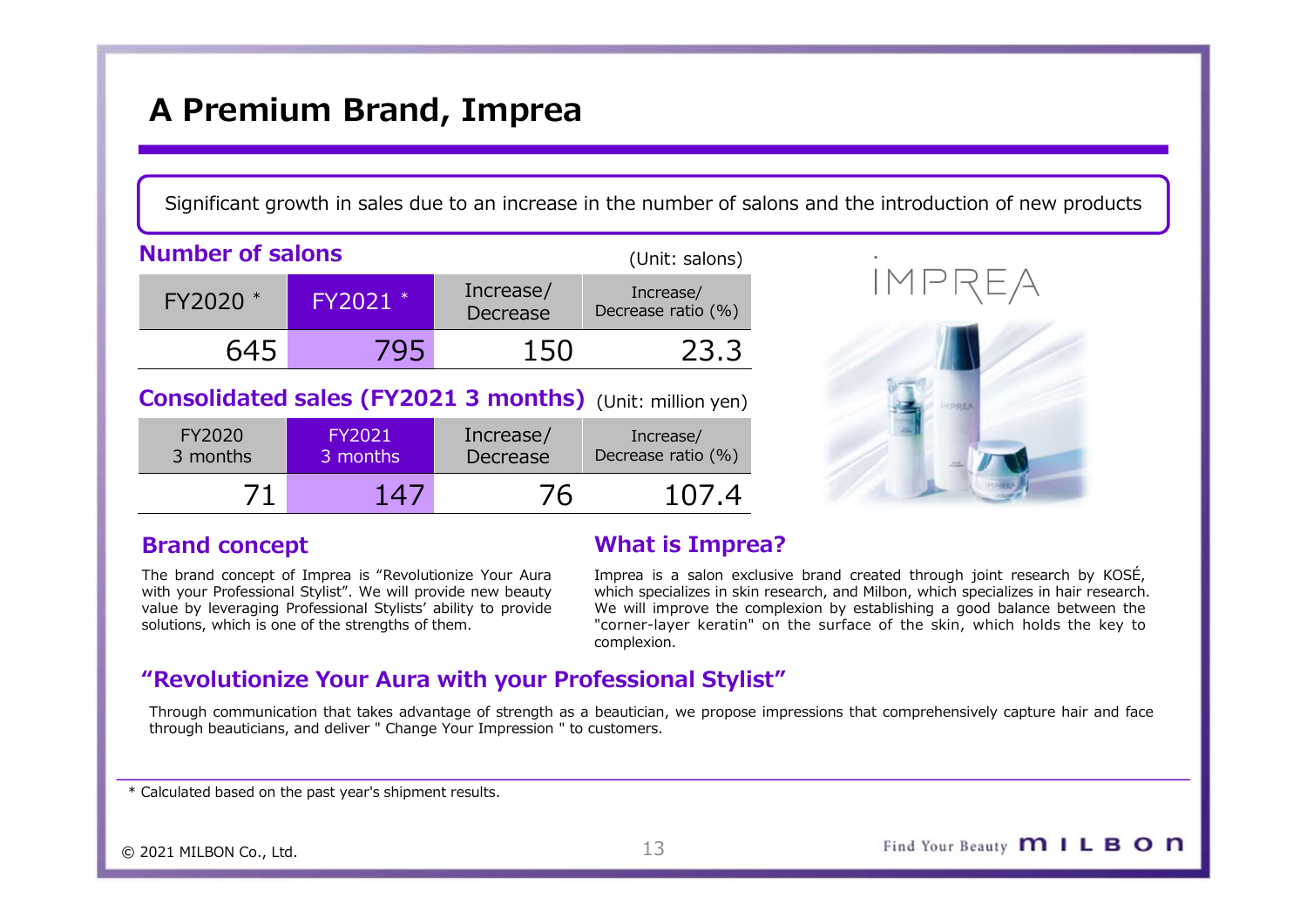|                                                              | <b>Consolidated Statement of Earnings (FY2021 3 months)</b> |                 |                    |                     |                                                                                                                                                                                                                       |                    |                    |            |                       |                                       |
|--------------------------------------------------------------|-------------------------------------------------------------|-----------------|--------------------|---------------------|-----------------------------------------------------------------------------------------------------------------------------------------------------------------------------------------------------------------------|--------------------|--------------------|------------|-----------------------|---------------------------------------|
|                                                              |                                                             |                 |                    |                     |                                                                                                                                                                                                                       |                    |                    |            |                       |                                       |
|                                                              |                                                             |                 |                    |                     |                                                                                                                                                                                                                       |                    |                    |            |                       |                                       |
|                                                              |                                                             |                 |                    |                     |                                                                                                                                                                                                                       |                    |                    |            |                       |                                       |
|                                                              |                                                             |                 |                    |                     |                                                                                                                                                                                                                       |                    |                    |            |                       |                                       |
|                                                              |                                                             |                 |                    |                     |                                                                                                                                                                                                                       |                    |                    |            |                       |                                       |
| <consolidated earnings="" of="" statement=""></consolidated> |                                                             |                 |                    | (Unit: million yen) | <breakdown by="" category="" net="" of="" product="" sales=""></breakdown>                                                                                                                                            |                    |                    |            |                       | (Unit: million yen)                   |
|                                                              | <b>FY2020</b><br>3 months                                   | $%$ to<br>sales | FY2021<br>3 months | $%$ to<br>sales     |                                                                                                                                                                                                                       | FY2020<br>3 months | FY2021<br>3 months | % to sales | Increase/<br>Decrease | Increase/<br>Decrease<br>ratio $(\%)$ |
|                                                              |                                                             |                 |                    |                     | Hair care products<br>Hair coloring                                                                                                                                                                                   | 4,424              | 4,975              | 55.4       | 551                   | 12.5                                  |
| <b>Sales</b>                                                 | 7,825                                                       | 100.0           | 8,989              | 100.0               | products<br>Permanent wave                                                                                                                                                                                            | 2,995              | 3,495              | 38.9       | 499                   | 16.7                                  |
|                                                              |                                                             |                 |                    |                     | products<br>Cosmetic products                                                                                                                                                                                         | 291<br>71          | 318<br>147         | 3.5<br>1.6 | 26                    | 9.1<br>76 107.4                       |
| Cost of sales                                                | 2,592                                                       | 33.1            | 3,039              | 33.8                | Others                                                                                                                                                                                                                | 42                 | 52                 | 0.6        | 10                    | 23.8                                  |
| Gross profit                                                 | 5,233                                                       | 66.9            | 5,950              | 66.2                | <major decrease="" factors="" for="" increase="" the=""></major>                                                                                                                                                      |                    |                    |            |                       |                                       |
| SG&A<br>expenses                                             | 4,202                                                       | 53.7            | 4,316              | 48.0                | [Gross profit margin]<br>Impact of the replacement of standard costs<br>$\bullet$<br>Increase in product attachments due to sales increase                                                                            |                    |                    |            |                       |                                       |
| Operating<br>income                                          | 1,031                                                       | 13.2            | 1,633              | 18.2                | [SG & A expenses]<br>Logistics expenses: + 138M<br>$\bullet$                                                                                                                                                          |                    |                    |            |                       |                                       |
| Ordinary<br>income                                           | 835                                                         | 10.7            | 1,502              | 16.7                | (Direct delivery products = Increase in sales of<br>premium brands, etc.)<br>$\bullet$<br>Personnel expenses: + 82M (increase in personnel,<br>salary increase, etc.)                                                 |                    |                    |            |                       |                                       |
| Profit<br>attributable<br>to owners of<br>parent             | 601                                                         | 7.7             | 1,091              | 12.1                | Travel expenses: $\triangle$ 88M (restriction activities in the<br>$\bullet$<br>aftermath of COVID-19)<br>$\bullet$<br>Advertising expenses : △55 M<br>(Stop of brick-and-mortar events and switch to online,<br>etc. |                    |                    |            |                       |                                       |

© 2021 MILBON Co., Ltd. 14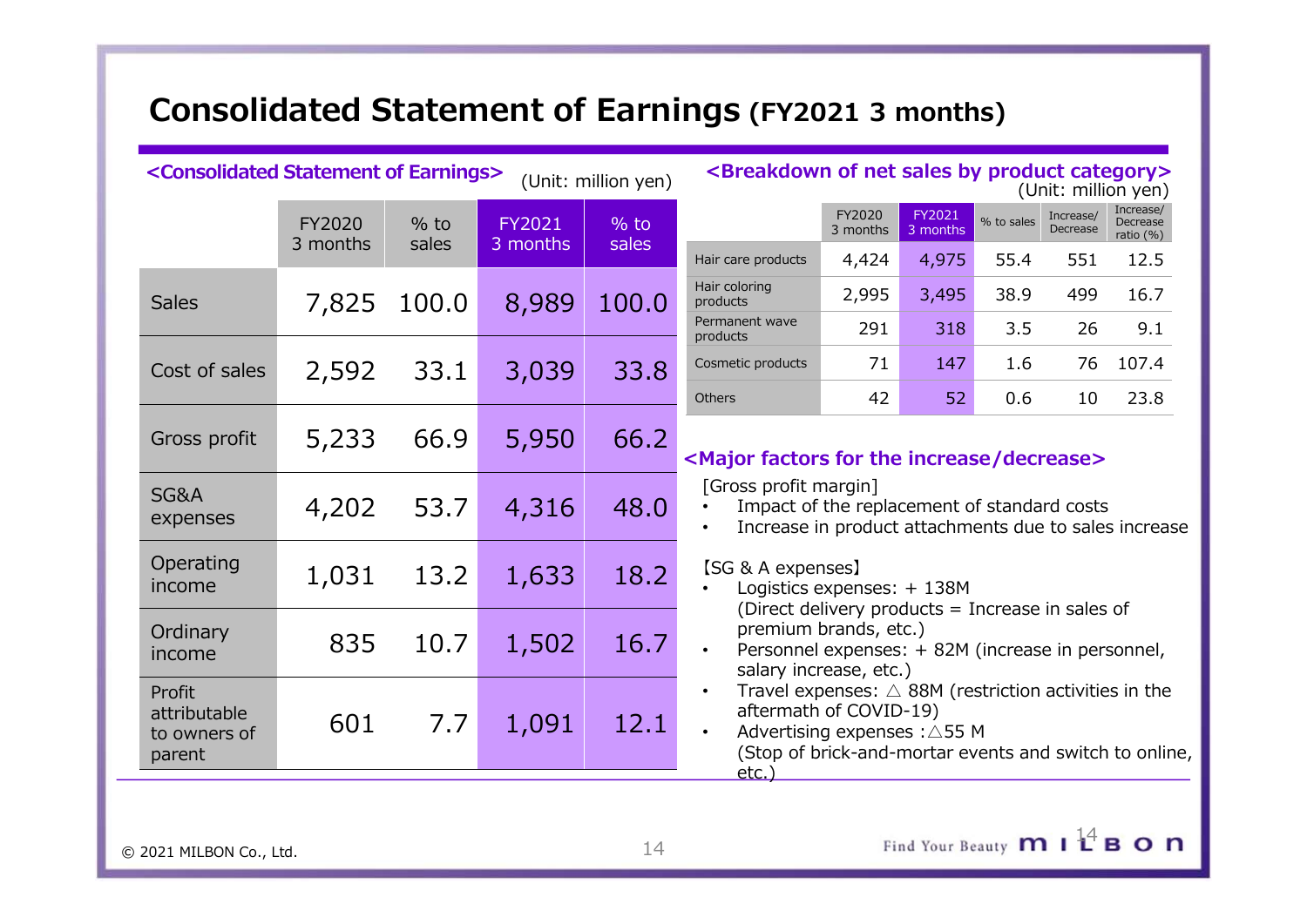# Consolidated Trends in Capital Expenditures and R&D Expenses

|                         |                  | <b>Consolidated Trends in Capital Expenditures and R&amp;D Expenses</b> |               |        |               |                            |                     |
|-------------------------|------------------|-------------------------------------------------------------------------|---------------|--------|---------------|----------------------------|---------------------|
|                         |                  |                                                                         |               |        |               |                            |                     |
|                         |                  |                                                                         |               |        |               |                            |                     |
|                         |                  |                                                                         |               |        |               |                            |                     |
|                         |                  |                                                                         |               |        |               |                            | (Unit: million yen) |
|                         | Category         | <b>FY2017</b>                                                           | <b>FY2018</b> | FY2019 | <b>FY2020</b> | <b>FY2021</b><br>Jan.-Mar. | FY2021<br>Plan      |
| Capital<br>expenditures |                  | 1,570                                                                   | 1,149         | 1,605  | 1,917         | 852                        | 7,488               |
|                         | Depreciation and | 1,272                                                                   | 1,370         | 1,453  | 1,562         | 408                        | 1,819               |
| amortization            |                  |                                                                         |               |        |               | 384                        | 1,765               |
| R&D exp.                | Amount           | 1,422                                                                   | 1,479         | 1,534  | 1,581         |                            |                     |

# FY2021 CAPEX Main Items (Plan)

- Established Aoyama Sales Office
- Acquisition of land for of the new training center / the Innovation Centre
- Milbon Digital Arena (Digital virtual space system)
- Salon education video platform
- Expansion of the Thai factory
- Factory construction in China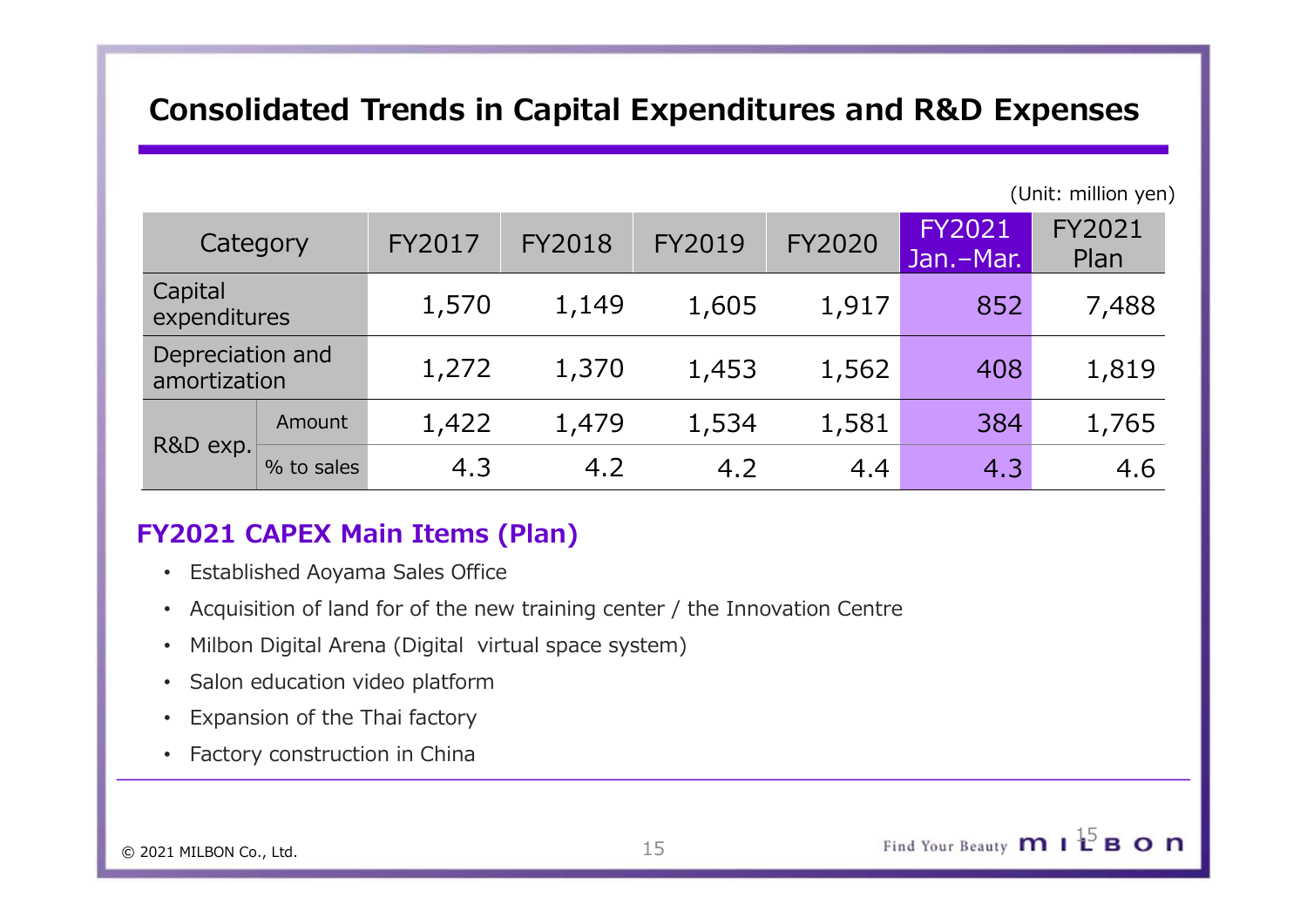# Trends in Fieldpersons (FPs), Market Related Data

## Fieldpersons trends (by country) (Number of FPs / As of January 1, the beginning of the fiscal year (As of December 21 for 2017 and before))

|                                                      |                                         |                                                                      |         |                                                                                                                |        | Trends in Fieldpersons (FPs), Market Related Data                                                                                                                       |
|------------------------------------------------------|-----------------------------------------|----------------------------------------------------------------------|---------|----------------------------------------------------------------------------------------------------------------|--------|-------------------------------------------------------------------------------------------------------------------------------------------------------------------------|
|                                                      |                                         |                                                                      |         |                                                                                                                |        |                                                                                                                                                                         |
|                                                      | <b>Fieldpersons trends (by country)</b> |                                                                      |         | (Number of FPs / As of January 1, the beginning of the<br>fiscal year (As of December 21 for 2017 and before)) |        |                                                                                                                                                                         |
|                                                      | $2017 *1$                               | 2018                                                                 | 2019    | 2020                                                                                                           | 2021   |                                                                                                                                                                         |
| <b>JAPAN</b>                                         | 258                                     | 269                                                                  | 279     | 297                                                                                                            | 328    | Upper column: Number of FPs (persons)                                                                                                                                   |
|                                                      | 105                                     | 111                                                                  | 108     | 100                                                                                                            |        | Lower column: Sales per FP (million yen)                                                                                                                                |
|                                                      | 12                                      | 13                                                                   | 13      | 17                                                                                                             | 17     | (As of March 31, 2021)                                                                                                                                                  |
| MILBON USA, INC.                                     | 48                                      | 48                                                                   | 50      | 27                                                                                                             |        | 0 FPs joined in October 2020 no recruitment<br>activities in autumn                                                                                                     |
| <b>CHINA</b>                                         | 19                                      | 22                                                                   | 21      | 30                                                                                                             | 30     | 33 FPs are scheduled to join in April 2021                                                                                                                              |
| Milbon Trading<br>(Shanghai) Co., Ltd.               | 50                                      | 62                                                                   | 70      | 50                                                                                                             |        | (The above 33 FPs are not included in the left<br>chart.)                                                                                                               |
| <b>KOREA</b>                                         | 23                                      | 25                                                                   | 30      | 32                                                                                                             | 32     |                                                                                                                                                                         |
| Milbon Korea Co., Ltd.                               | 84                                      | 82                                                                   | 77      | 79                                                                                                             |        |                                                                                                                                                                         |
| Others $*^2$                                         | 33                                      | 33                                                                   | 35      | 38                                                                                                             | 38     |                                                                                                                                                                         |
|                                                      | 31                                      | 37                                                                   | 39      | 34                                                                                                             |        |                                                                                                                                                                         |
|                                                      | <b>Market Related Data (Japan)</b>      |                                                                      |         |                                                                                                                |        |                                                                                                                                                                         |
|                                                      | FY2016                                  |                                                                      | Remarks |                                                                                                                | $\ast$ | Data in the Ministry of Health, Labour and Welfare's                                                                                                                    |
| Number of business<br>establishments<br>(households) | 172,304                                 | Bureau economy census of ministry<br>statistics of public management |         |                                                                                                                |        | Ministry of Health, Labour and Welfare administrative<br>report, which had been used for the number of salons<br>and beauticians in the "Market Trends,"until FY2020 Q1 |
| Number of workers                                    | 443 741                                 |                                                                      |         |                                                                                                                |        | was judged to differ greatly from the actual situation.                                                                                                                 |

(As of March 31, 2021) **d Data**<br>
g of the<br>
fore)<br>
Upper column: Number of FPs (persons)<br>
Lower column: Sales per FP (million yen)<br>
(As of March 31, 2021)<br>
of Ps joined in October 2020 no recruitment<br>
activities in autumn<br>
33 FPs are scheduled to activities in autumn 33 FPs are scheduled to join in April 2021

|                                                      | FY2016  | <b>Remarks</b>                                                                                                                                                                       | Data in the Ministry                                                                                         |
|------------------------------------------------------|---------|--------------------------------------------------------------------------------------------------------------------------------------------------------------------------------------|--------------------------------------------------------------------------------------------------------------|
| Number of business<br>establishments<br>(households) | 172,304 | Bureau economy census of ministry<br>statistics of public management                                                                                                                 | Ministry of Health,<br>report, which had b<br>and beauticians in t                                           |
| Number of workers                                    | 443,241 |                                                                                                                                                                                      | was judged to diffe<br>Accordingly, the nu                                                                   |
| Number of beauty<br>customers<br>(thousand people)   | 37,023  | Statistics Bureau, Ministry of Internal<br>Affairs and Communications:<br>Population statistics as of October 1st of<br>each year Population statistics for<br>females aged 15 to 64 | number of workers<br>Economy Census of<br>of Internal Affairs a<br>workers includes w<br>beautician license. |

statistics of public management<br>was judged to differ greatly from the actual situation. workers includes workers other than those with a **y** 1, the beginning of the<br>
for 2017 and before)<br>
2021<br>
2021<br>
2021<br>
2021<br>
2021<br>
2021<br>
2021<br>
2021<br>
2021<br>
2021<br>
2021<br>
2021<br>
2021<br>
2021<br>
2021<br>
2021<br>
2021<br>
2021<br>
2021<br>
2021<br>
303 FPs are scheduled to join in April 2021<br>
2021<br> Ministry of Health, Labour and Welfare administrative report, which had been used for the number of salons and beauticians in the "Market Trends,"until FY2020 Q1 Accordingly, the number of business establishments and number of workers are shown in the data from the Lower column: Sales per PP (million yen)<br>
(As of March 31, 2021)<br>
(As of March 31, 2021)<br>
33 FPs are scheduled to join in April 2021<br>
...<br>
(The above 33 FPs are not included in the left<br>
chart.)<br>
33<br>
...<br>
23<br>
...<br>
Data in Economy Census of the Statistics Bureau of the Ministry of Internal Affairs and Communications. The number of workers includes workers other than those with a beautician license.

\*1 Because FY2017 was an irregular accounting period, performance is calculated with adjusted amounts for a 12-month period.

\*2 Thailand, Vietnam, Malaysia, Taiwan, Hong Kong, Turkey, Indonesia, the Philippines, Singapore, Germany and others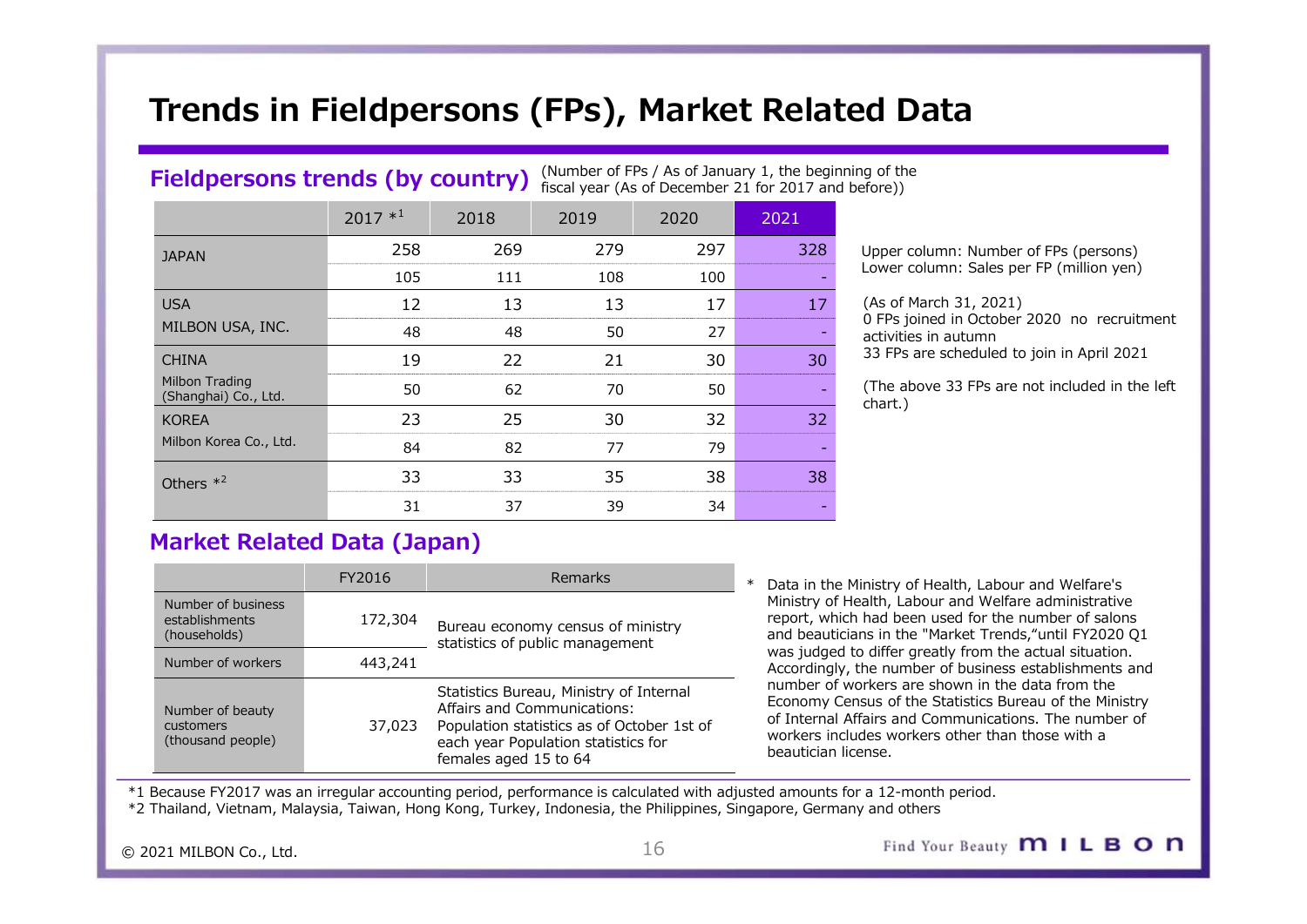# Consolidated Net Sales in Japan and Overseas

# FY2021 3 months

|                               |                     |                    |            |                    |            | <b>Consolidated Net Sales in Japan and Overseas</b> |           |                                                     |
|-------------------------------|---------------------|--------------------|------------|--------------------|------------|-----------------------------------------------------|-----------|-----------------------------------------------------|
|                               |                     |                    |            |                    |            |                                                     |           |                                                     |
| FY2021 3 months               |                     |                    |            |                    |            |                                                     |           | (Unit: million yen)                                 |
|                               |                     | FY2020<br>3 months |            | FY2021<br>3 months |            | Increase/                                           | Increase/ | Changes in Local<br>Decrease ratio currency base *1 |
|                               |                     | <b>Net Sales</b>   | % to sales | <b>Net Sales</b>   | % to sales | Decrease                                            | (% )      | (% )                                                |
| <b>Consolidated Net Sales</b> |                     | 7,825              | 100.0      | 8,989              | 100.0      | 1,163                                               | 14.9      | 14.0                                                |
| <b>JAPAN</b>                  |                     | 6,590              | 84.2       | 7,182              | 79.9       | 592                                                 | 9.0       | 9.0                                                 |
| Overseas                      |                     | 1,235              | 15.8       | 1,807              | 20.1       | 571                                                 | 46.2      | 40.9                                                |
|                               | <b>USA</b>          | 113                | 1.4        | 171                | 1.9        | 58                                                  | 52.0      | 55.9                                                |
|                               | <b>CHINA</b>        | 291                | 3.7        | 552                | 6.1        | 260                                                 | 89.6      | 79.9                                                |
|                               | <b>KOREA</b>        | 524                | 6.7        | 727                | 8.1        | 203                                                 | 38.8      | $31.0$                                              |
|                               | Other <sup>*2</sup> | 307                | 3.9        | 355                | 4.0        | 48                                                  | 15.7      | 15.3                                                |

\*1 Figures are the rates of change in real terms on a local currency basis. Current exchange rates of 106.09 yen to the U.S. dollar, 16.45 yen to the Chinese yuan, and 0.0955 yen to the Korean won

 $\frac{17}{2}$  2021 MILBON Co., Ltd. 2021 MILBON Co., Ltd. \*2 Thailand, Vietnam, Malaysia, Taiwan, Hong Kong, Turkey, Indonesia, the Philippines, Singapore, Germany and others 17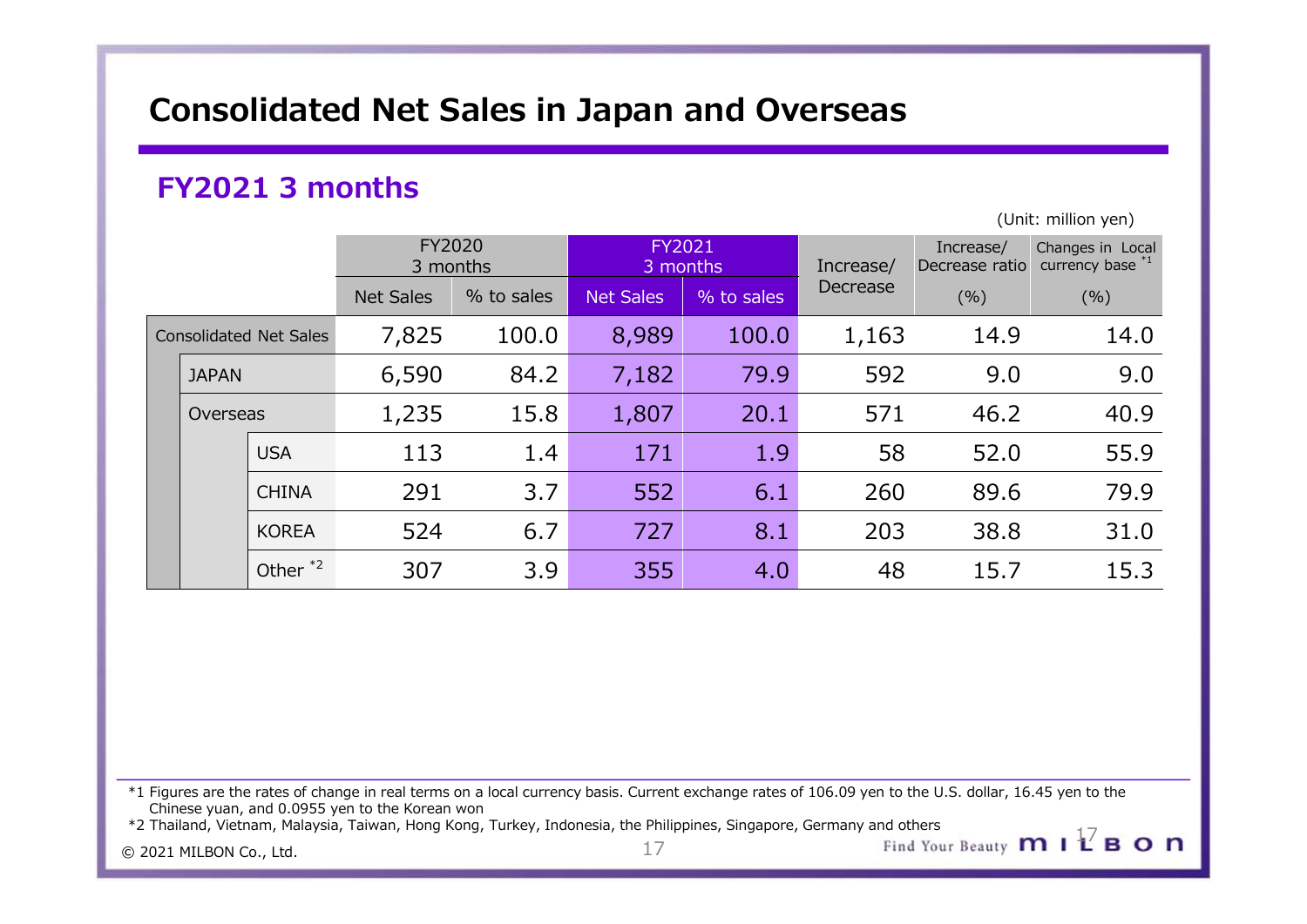# Consolidated Operating Income in Japan and Overseas

# FY2020 3 months

|                                  |                    |                        | <b>Consolidated Operating Income in Japan and Overseas</b> |                     |                              |           |                                                    |
|----------------------------------|--------------------|------------------------|------------------------------------------------------------|---------------------|------------------------------|-----------|----------------------------------------------------|
|                                  |                    | <b>FY2020 3 months</b> |                                                            |                     |                              |           |                                                    |
|                                  |                    |                        | FY2020<br>3 months                                         | FY2021              | 3 months                     | Increase/ | (Unit: million yen)<br>Increase/<br>Decrease ratio |
|                                  |                    | Operating<br>Income    | Operating<br>income ratio(%)                               | Operating<br>Income | Operating<br>income ratio(%) | Decrease  | (% )                                               |
| Consolidated<br>Operating Income |                    | 1,031                  | 13.2                                                       | 1,633               | 18.2                         | 602       | 58.4                                               |
| <b>JAPAN</b>                     |                    | 1,061                  | 16.1                                                       | 1,310               | 18.3                         | 249       | 23.5                                               |
| Overseas                         |                    | (30)                   | (2.5)                                                      | 322                 | 17.9                         | 353       |                                                    |
|                                  | <b>USA</b>         | (87)                   | (77.2)                                                     | (41)                | (24.0)                       | 46        |                                                    |
|                                  | <b>CHINA</b>       | 27                     | 9.6                                                        | 126                 | 22.9                         | 98        | 351.4                                              |
|                                  | <b>KOREA</b>       | 104                    | 19.9                                                       | 230                 | 31.7                         | 126       | 120.9                                              |
|                                  | Other <sup>*</sup> | (75)                   | (24.5)                                                     | $\overline{7}$      | 2.0                          | 82        |                                                    |

\* Thailand, Vietnam, Malaysia, Taiwan, Hong Kong, Turkey, Indonesia, the Philippines, Singapore, Germany and others

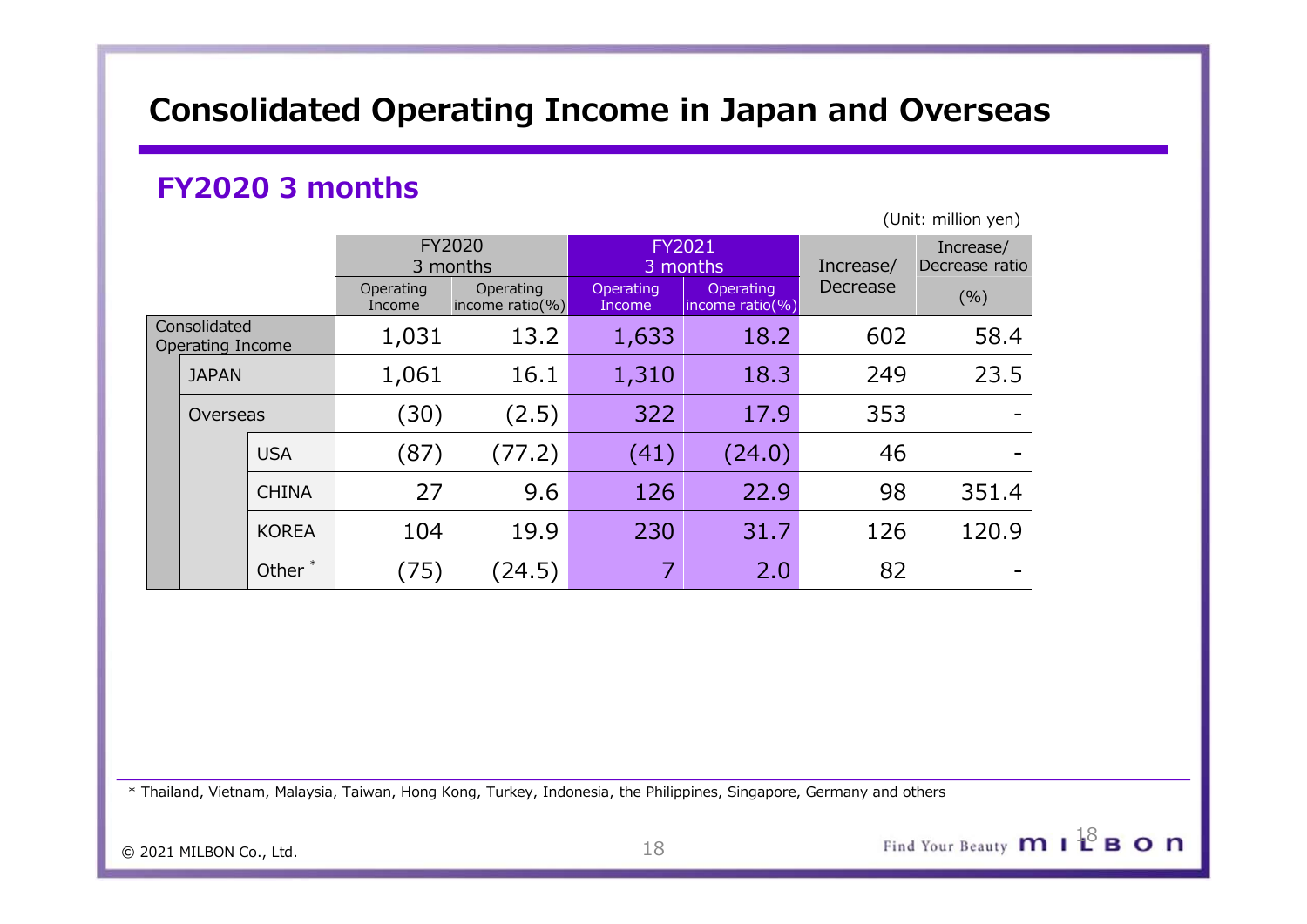# Outlook of Overseas Subsidiaries (1)

Figures in the text are based on local currency.

- **Dutlook of Overseas Subsidiaries (1)**<br> **USA (MILBON USA)**<br>
Increase in areas where restrictions on activities are relaxed du<br>
popularization of vaccinations. Even when activities were restrictions on activities were restr • Increase in areas where restrictions on activities are relaxed due to the early popularization of vaccinations. Even when activities were restricted due to COVID-19, the company continued to contact distributors online and strengthened cooperation, and after the activities resumed, it collaborated to capture new salons. As a result, sales rose 55.9% YoY, leading to strong growth. **Outlook of Overseas Subsidiaries (1)**<br> **USA (MILBON USA)**<br>
• Increase in areas where restrictions on activities are relaxed due to the early<br>
popularization of vaccinations. Even when activities were restricted due to COV
- The hair care business continued to be highly regarded and performing well, mainly for Global Milbon. Sales grew, supported by the repeat demand for take-home products.
- US and Europe progressed steadily due to the relaxation of activity restrictions. The number of salons is also increasing, and sales growth can be expected in the future.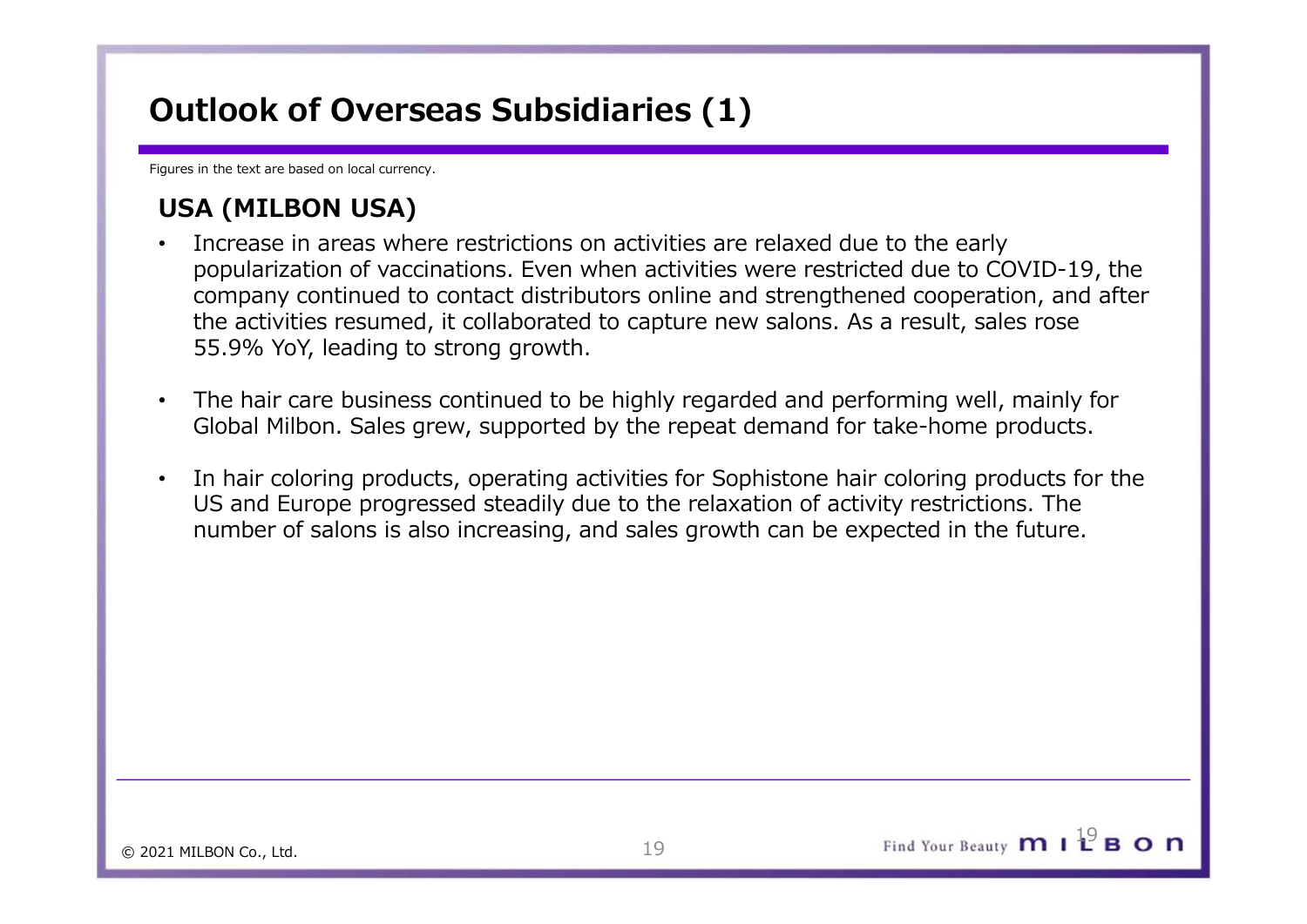# Outlook of Overseas Subsidiaries (2)

Figures in the text are based on local currency.

- **Dutlook of Overseas Subsidiaries (2)**<br> **CHINA (Milbon China)**<br>
There was a re-expansion of COVID-19 from the end of January<br>
customers declined significantly in the period near Chinese new<br>
the busy season. However, the a • There was a re-expansion of COVID-19 from the end of January, and the number of salon customers declined significantly in the period near Chinese new year, which is essentially the busy season. However, the activities closely linked to salons from the past were highly evaluated, and sales grew significantly by 79.9% YoY and by 29.6% compared to the level First Quarter 2019, prior to the impact of COVID-19. **thook of Overseas Subsidiaries (2)**<br>
In the text are based on local currency.<br> **INA (Milbon China)**<br>
There was a re-expansion of COVID-19 from the end of January, and the num<br>
customers declined significantly in the perio
- In particular, hair care sales were steady in conjunction with educational activities. The

Find Your Beauty  $\mathbf{m}$  |  $2^0$  B O  $\mathbf{n}$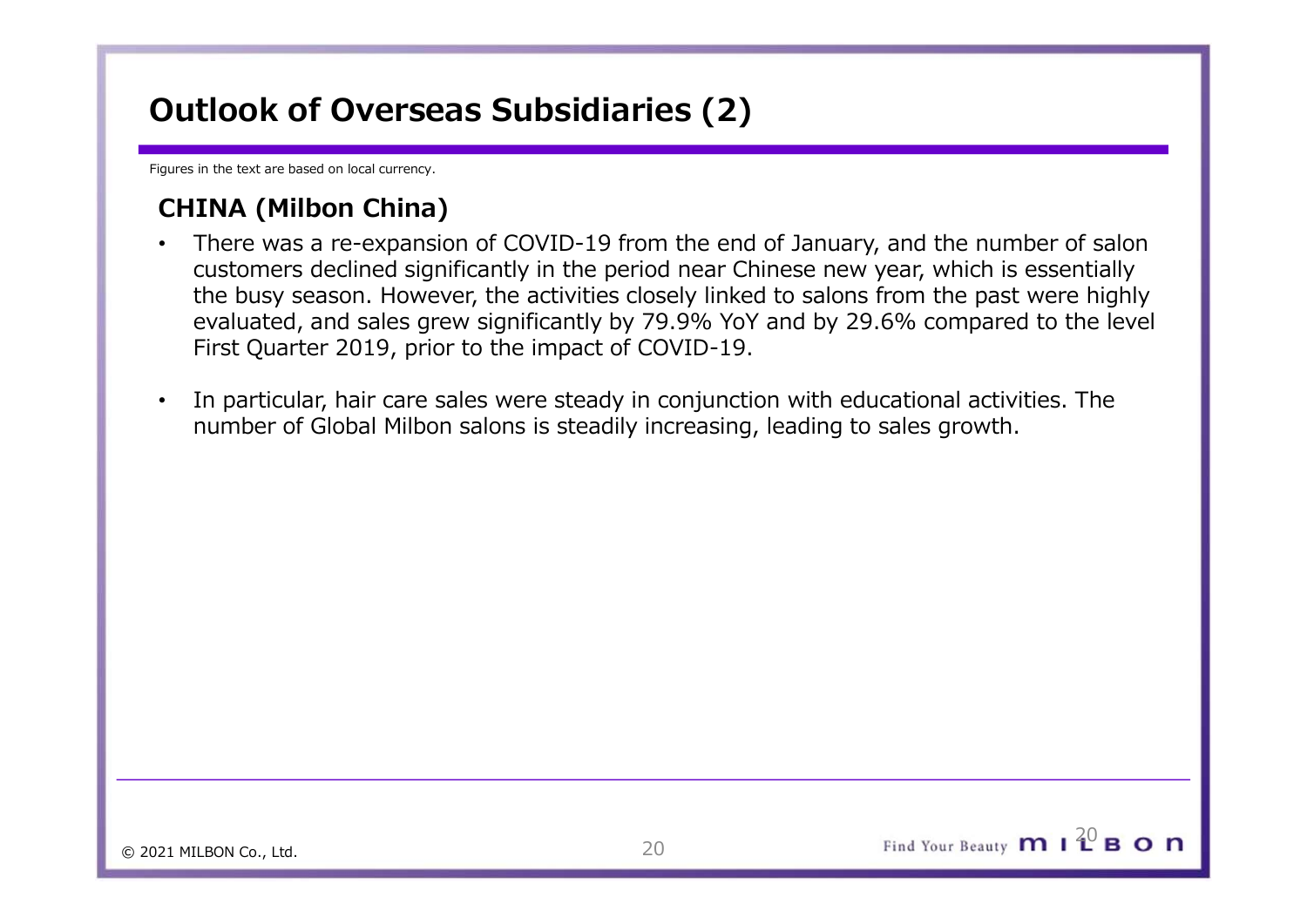# Outlook of Overseas Subsidiaries (3)

Figures in the text are based on local currency.

- **Dutlook of Overseas Subsidiaries (3)**<br>
We are to the text are based on local currency.<br> **KOREA (Milbon Korea)**<br>
 Amid the re-expansion of infections from January to February, we disseminated a new color introduction web • Amid the re-expansion of infections from January to February, we effectively disseminated a new color introduction web video employing young influencer beauticians on SNS, etc. Sales were up 31.0% YoY, driven by sales of the mainstay hair coloring **Dutlook of Overseas Subsidiaries (3)**<br> **EXOREA (Milbon Korea)**<br>
• Amid the re-expansion of infections from January to February, we effectively<br>
disseminated a new color introduction web video employing young influencer be
- **thook of Overseas Subsidiaries (3)**<br> **REA (Milbon Korea)**<br> **REA (Milbon Korea)**<br> **Amid the re-expansion of infections from January to February, we effectively**<br>
disseminated a new color introduction web video employing yo roll out. In addition, sales of Global Milbon, which was launched in July last year, grew significantly thanks to the involvement of selected elite sales from distributors nationwide.
- Launched Aqua Carl, a digital perm brand, in March. With the cooperation of its distributors, it developed the market through sample activities and other means, and as a result, it has been well received by its distributors and salons, and it is making a smooth start. Expectations for a new growth engine in the future.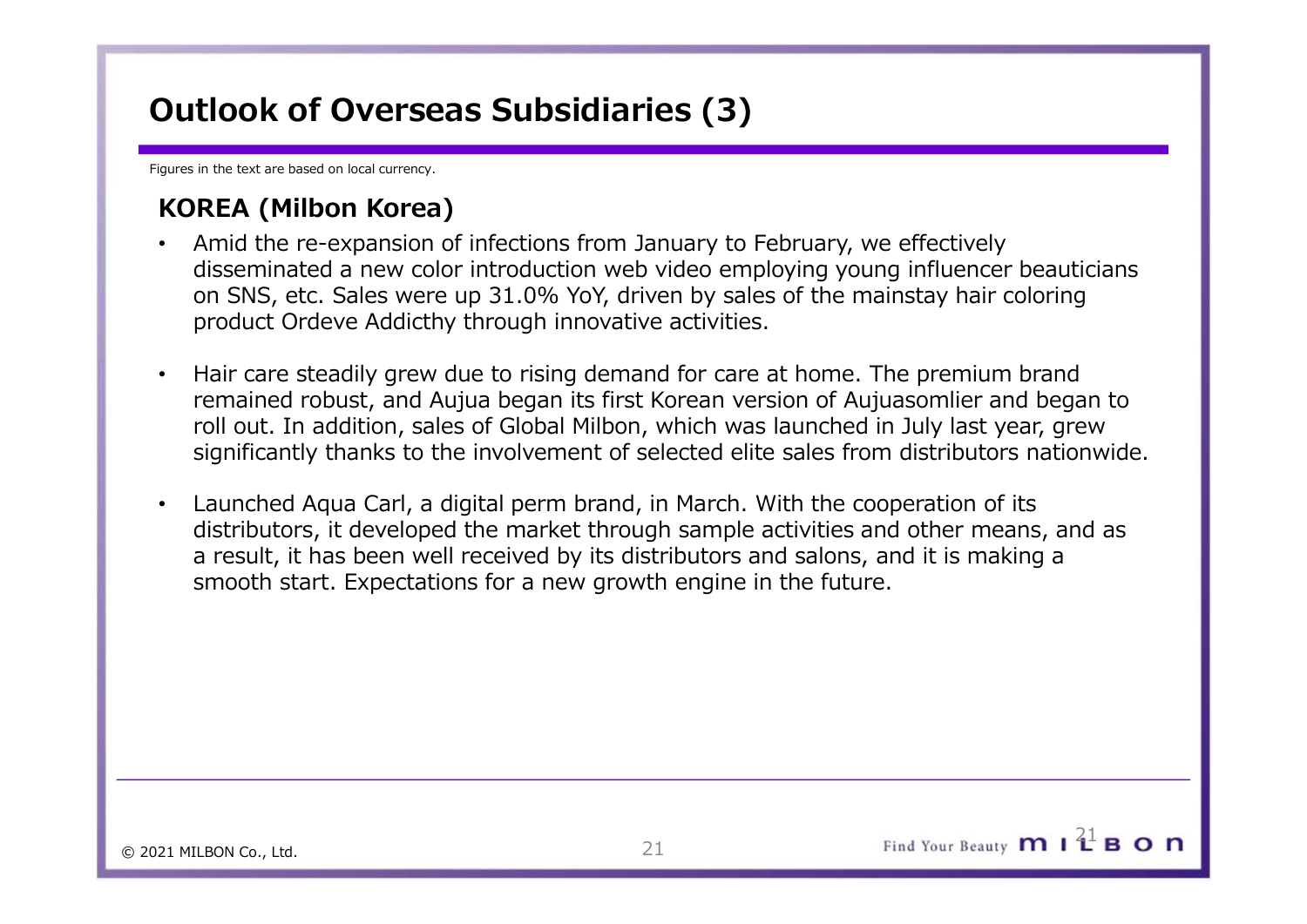# <Appendix> Hair Care Brand Positioning Map